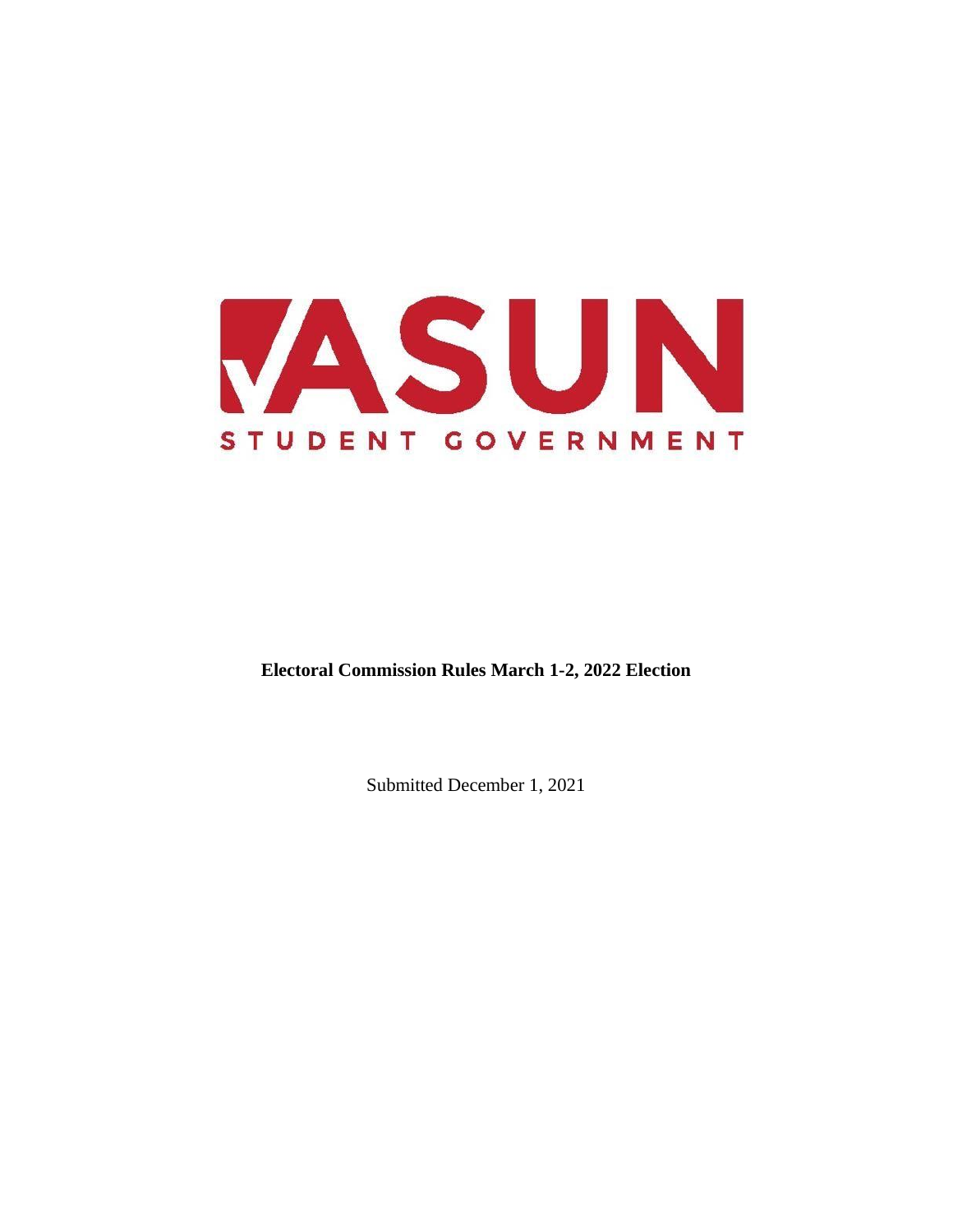# **Table of Contents**

| Article I: Preamble                                        | 3  |
|------------------------------------------------------------|----|
| Article II: Voters, Candidates and Student Election Groups | 3  |
| Article III: Campaign Rules                                | 9  |
| <b>Article IV: Ballot Rules</b>                            | 15 |
| <b>Article V: Voting Procedures</b>                        | 17 |
| Article VI: Certification of an ASUN Election              | 18 |
| Article VII: The Electoral Commission                      | 19 |
| Article VIII: ASUN Election Responsibilities               | 20 |
| <b>Article IX: ASUN Election Process Responsibilities</b>  | 24 |
| Article X: Electoral Commission's Other Responsibilities   | 25 |
| Appendix I: Applicable SEG Names                           | 25 |
| Appendix II: General Election Calendar                     | 26 |
| <b>Appendix III: Electoral Commission Forms</b>            | 28 |
| Appendix IV: Glossary                                      | 29 |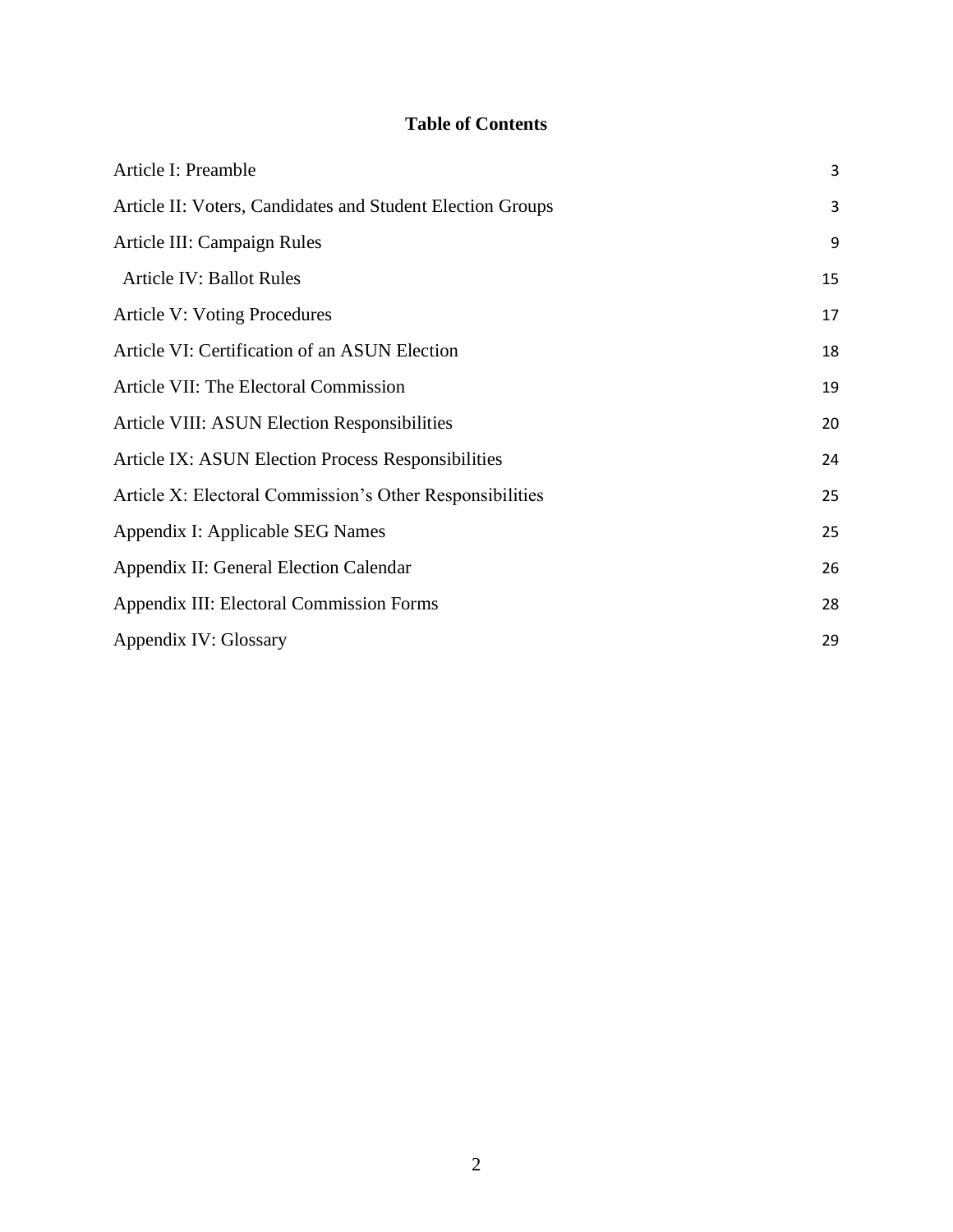#### **2021-2022 Electoral Commission Rules**

## <span id="page-2-0"></span>**Article I: Preamble**

The goals of the Commission are:

- To assure free and fair discussion of issues and full exposition of a candidate's and Student Election Group's ("SEGs") positions on those issues
- To assure free and fair voting procedures
- To assure the voice of the electorate is fully heard and finally implemented
- To assure student elections are conducted in a manner that will not be detrimental to the academic well-being of the University of Nebraska-Lincoln ("UNL")
- To encourage students to run a fair campaign, avoiding the use of malicious, false, and misleading information

The Commission will abide by the University of Nebraska Board of Regents By-Laws and Policies, the UNL Student Code of Conduct, and all UNL rules, requirements, and policies that are published on the UNL website. The Commission Rules periodically refer to "UNL Policies." The term "UNL Policies" is defined in Appendix IV.

The Commission will abide by and uphold applicable local, state, and federal laws. The Electoral Commission shall not discriminate against any student on the basis of age, race, ethnicity, color, national origin, gender-identity, sex, pregnancy, disability, sexual orientation, genetic information, veteran's status, marital status, religion or political affiliation.

#### <span id="page-2-1"></span>**Article II: Voters, Candidates and Student Election Groups**

- A. Voters
	- 1. Eligibility
		- i. Only regularly enrolled students shall be eligible to vote.
	- 2. Voting Procedures
		- i. All eligible voters may vote for candidates running for election to campus-wide offices.
		- ii. Only undergraduate, graduate, and professional students in a given college/division/program may vote for candidates running for election to office from constituencies in that college/division/program.
		- iii. All undergraduate, graduate, and professional students must vote in their primary college/division/program.
- B. Deadlines
	- 1. The preliminary filing deadline for the spring 2022 election shall be Friday, February 11, 2022 Specific forms may be due at different times of day.
	- 2. The eligible voter signature deadline for the spring 2021 election shall be Friday, February 25, 2022
	- 3. The specific times forms are due on each deadline are listed in the relevant sections of these Rules.
- C. Candidates
	- 1. Qualifications of all Candidates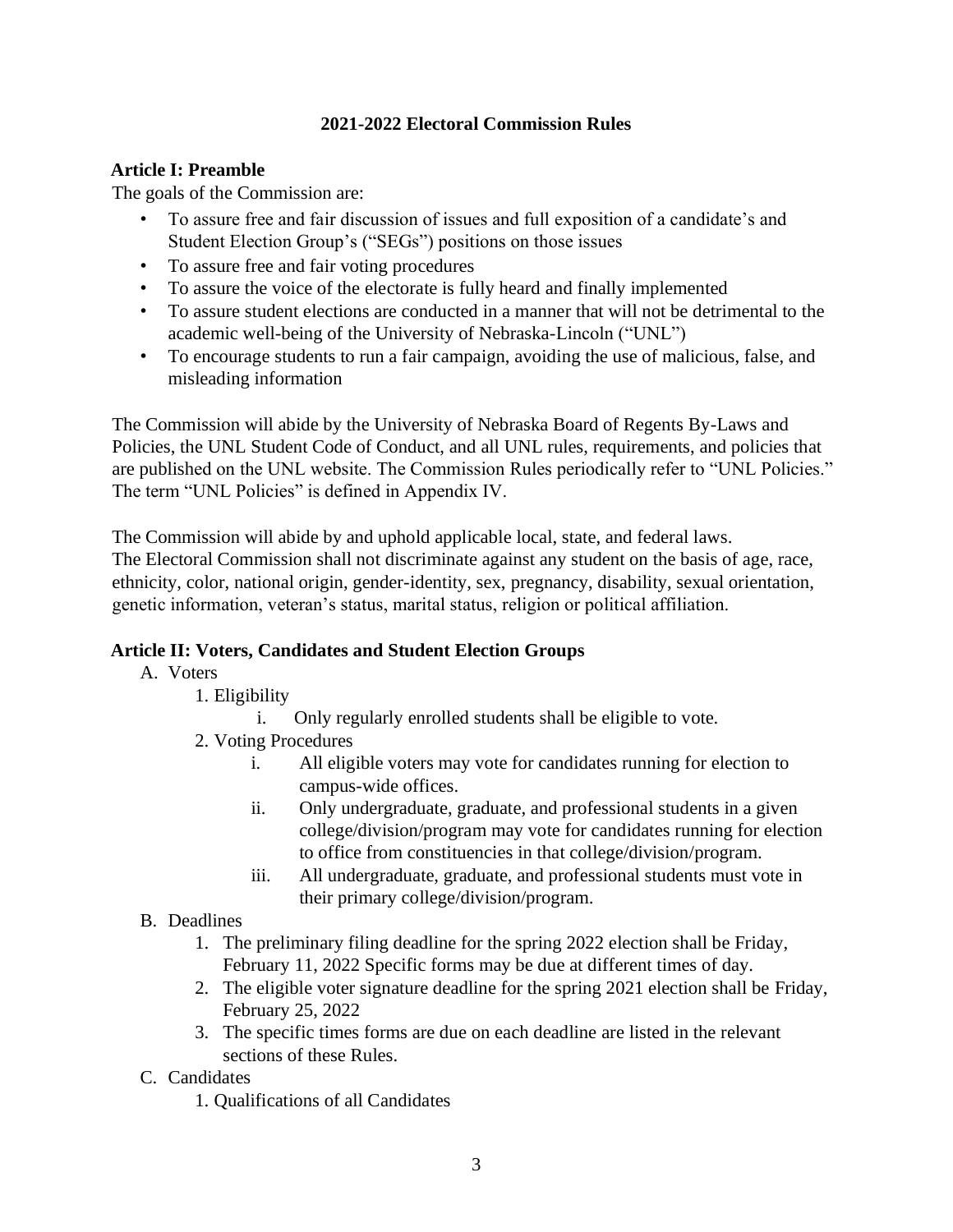- i. All candidates must be currently enrolled as students in good standing during the academic term while running and/or holding office.
- ii. All candidates, including independent and write-in candidates, must abide by these Rules and all UNL Policies, including, but not limited to, those outlined in Article I.
- iii. Candidates for any office may run with a party affiliation or independent of any SEG.
- iv. All candidates, except write-in candidates, must complete a two-stage filing process in order to appear on the ballot. A preliminary filing form (Form A) must be properly submitted through the ASUN website by the preliminary filing deadline. All candidates who properly file a preliminary filing form will be considered preliminary candidates. All preliminary candidates will gain access to a digital portal (Form B) to collect eligible voter signatures of support beginning the day after the preliminary filing deadline. All preliminary candidates must collect the requisite number of eligible voter signatures by the eligible voter signature deadline in order to appear on the ballot.
	- 1. A candidate must collect the required number of valid signatures of eligible voters as set forth in these Rules. No valid signature may be counted twice for the same candidate.
	- 2. All candidates, if affiliated with an SEG, must list the SEG name or acronym on their filing forms and on their financial forms, at each reporting deadline.
	- 3. An eligible voter may sign for more than one candidate's filing, but no candidate may use a signature obtained on behalf of another candidate. Eligible voters may only sign for a number of candidates for an office up to the number of seats available for that particular office.
	- 4. Oaths on the filing forms shall be binding on the candidates.

v. The Commission will omit or cause to be removed from the ballot the name of any candidate who submits a preliminary filing form which has been completed improperly or any candidate who does not collect the required number of valid signatures.

vi. A person may not be a candidate for two or more ASUN positions that cannot be held simultaneously.

- vii. Candidates who have submitted their preliminary filing form shall have seven days after the filing form submission deadlines to ask that their name be withdrawn from the signature collection portal or ballot if they so choose.
- viii. Candidates must meet the respective eligibility requirements for the positions they are seeking. Candidates must also submit both a preliminary filing form and the requisite number of eligible voter signatures by the relevant deadline for each.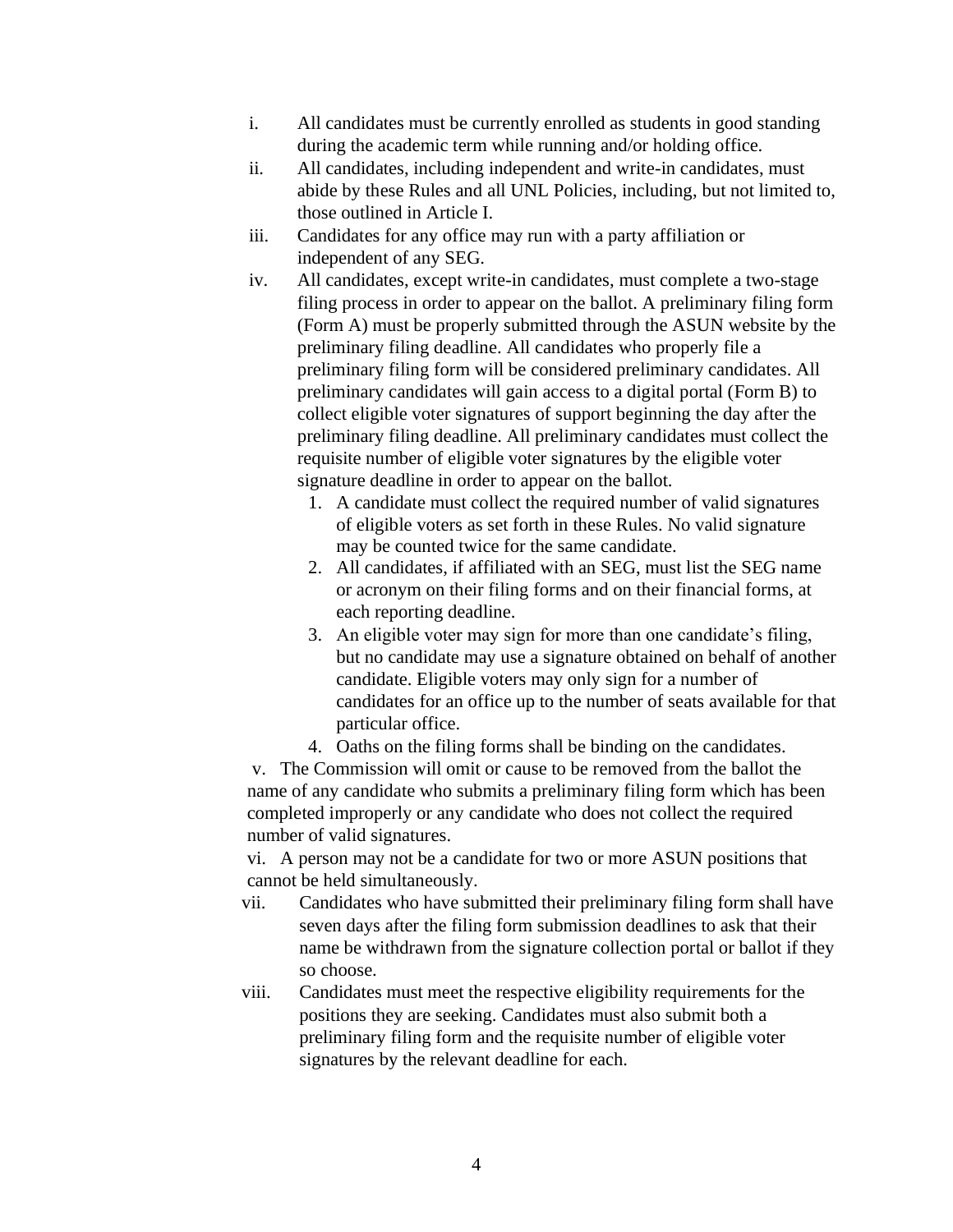- 1. Candidates' names will not be placed on the ballot unless they are an eligible candidate.
- 2. Candidates who are ineligible (e.g., fictional characters, celebrities) or who become ineligible prior to election certification will not be considered for election and votes cast for that candidate will not be used in tabulating an ASUN Election.
- 3. A candidate who becomes ineligible after election certification will be subject to the constitution and rules governing the office to which the candidate has been elected.
- 4. Any write-in votes cast for persons who are ineligible (e.g., fictional characters, celebrities, or anyone ineligible because of any ASUN election rules) shall be invalid votes and shall not be counted toward the total number of votes in determining the number necessary to elect a valid candidate for any office.
- ix. A candidate must meet all requirements of Regents' Policy Provisions for Student Government, which are stated below for each office as relevant.
- 2. Particular Qualifications for Candidacy (as outlined by the ASUN Constitution).
	- i. President, Internal Vice President, and External Vice President candidates must:
		- 1. Be continuously enrolled in at least six (6) UNL class credit hours (excluding thesis, correspondence and independent study courses, and summer sessions credits); upon written verification by the Dean for Graduate Studies that a graduate student is devoting fulltime effort to thesis-related research and is considered to be a fulltime student, a graduate student may register for fewer than six class credits and still maintain eligibility for office.
		- 2. Have completed twenty-four hours of approved UNL credit hours during the two years immediately preceding the academic term in which office is sought and must have completed the previous semester in residence.
		- 3. Attend an election briefing as scheduled by the Commission.
		- ii. President and Internal Vice President must:
			- 1. Both run for the ASUN positions of President and Internal Vice President together as a slate, each filing Form A by 12:00 noon on the preliminary filing deadline. This form must be filed on the ASUN Student Government website.
			- 2. President candidates must not have been convicted of a felony unless all civil rights have been restored prior to the filing deadline of the ASUN Election (information collected on the preliminary filing form).
			- 3. Together collect 200 eligible voter signatures through Form B by 5:00 p.m. on the eligible voter signature deadline in order to appear on the ballot.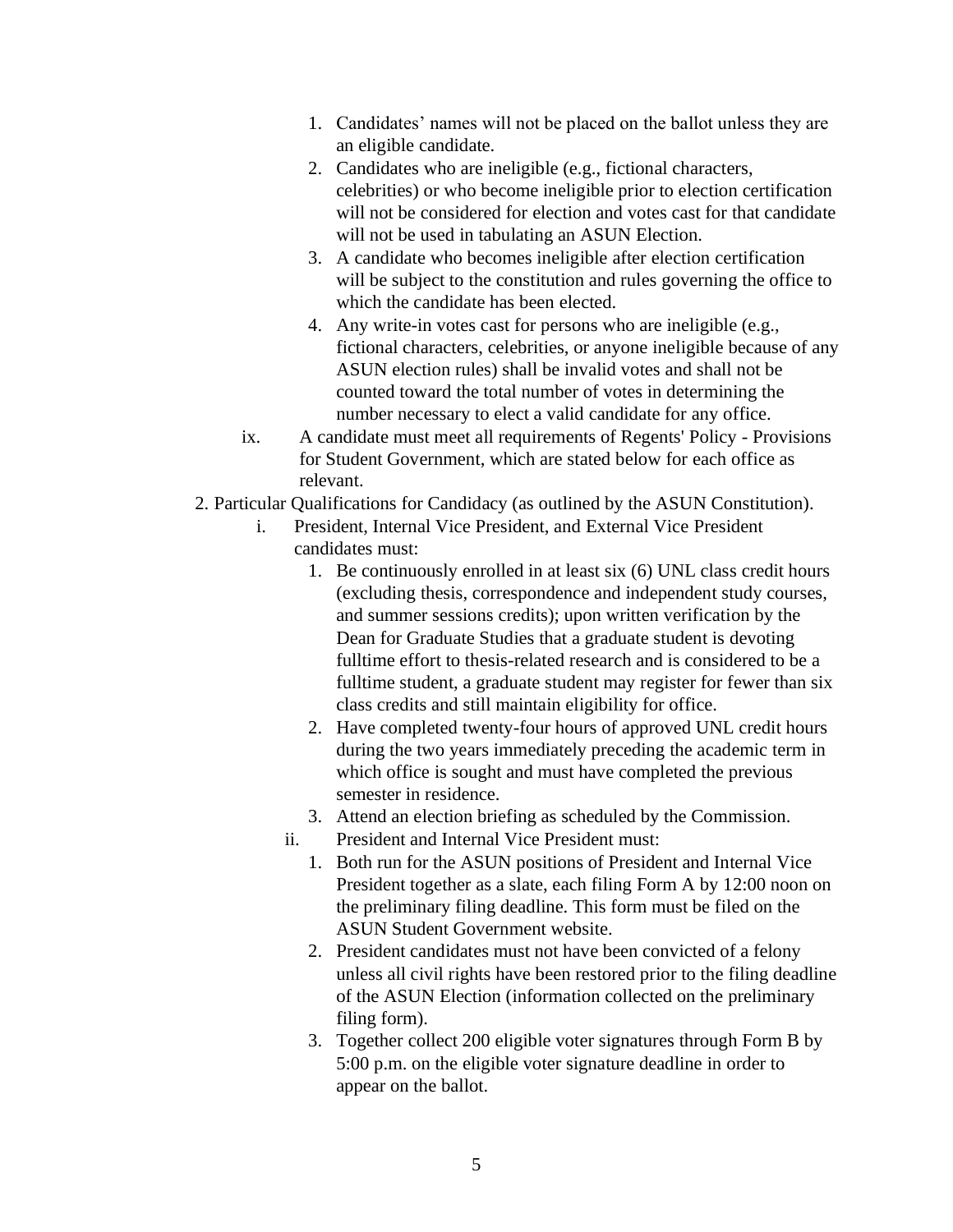- iii. External Vice President candidates must:
	- 1. Run for the ASUN position of External Vice President on a separate ballot from President and Internal Vice President candidates and file Form A by 12:00 noon on the preliminary filing deadline. This form must be filed on the ASUN Student Government website.
	- 2. Collect 100 eligible voter signatures through Form B by 5:00 p.m. on the eligible voter signature deadline in order to appear on the ballot.
- iv. Senate candidates must:
	- 1. Be currently and primarily enrolled full-time in the UNL college which they are running for office to represent.
	- 2. File Form A by 12:00 noon on the preliminary filing deadline. This form must be filed on the ASUN Student Government website.
	- 3. Collect 75 eligible voter signatures through Form B by 5:00 p.m. on the eligible voter signature deadline in order to appear on the ballot.
- v. Committee for Fee Allocation ("CFA") candidates must:
	- 1. Be currently enrolled full-time at UNL and maintain full-time enrollment while running for office and if elected, while serving in office.
	- 2. File Form A by 12:00 noon on the preliminary filing deadline. This form must be filed on the ASUN Student Government website.
	- 3. Collect 50 eligible voter signatures through Form B by 5:00 p.m. on the eligible voter signature deadline in order to appear on the ballot.
- vi. Graduate Student Assembly President and candidates must:
	- 1. Be currently enrolled as a full-time graduate student at UNL (nine credit hours) or have received Certification of Full-Time Graduate Status from the Dean of Graduate Studies.
	- 2. File Form A by 12:00 noon on the preliminary filing deadline. This form must be filed on the ASUN Student Government website.
	- 3. Collect 75 eligible voter signatures through Form B by 5:00 p.m. on the eligible voter signature deadline in order to appear on the ballot.
	- 4. Attend an election briefing as scheduled by the Commission.
- vii. Graduate Student Assembly Executive Vice President candidates must:
	- 1. Be currently enrolled as a full-time graduate student at UNL (nine credit hours) or have received Certification of Full-Time Graduate Status from the Dean of Graduate Studies.
	- 2. File Form A by 12:00 noon on the preliminary filing deadline. This form must be filed on the ASUN Student Government website.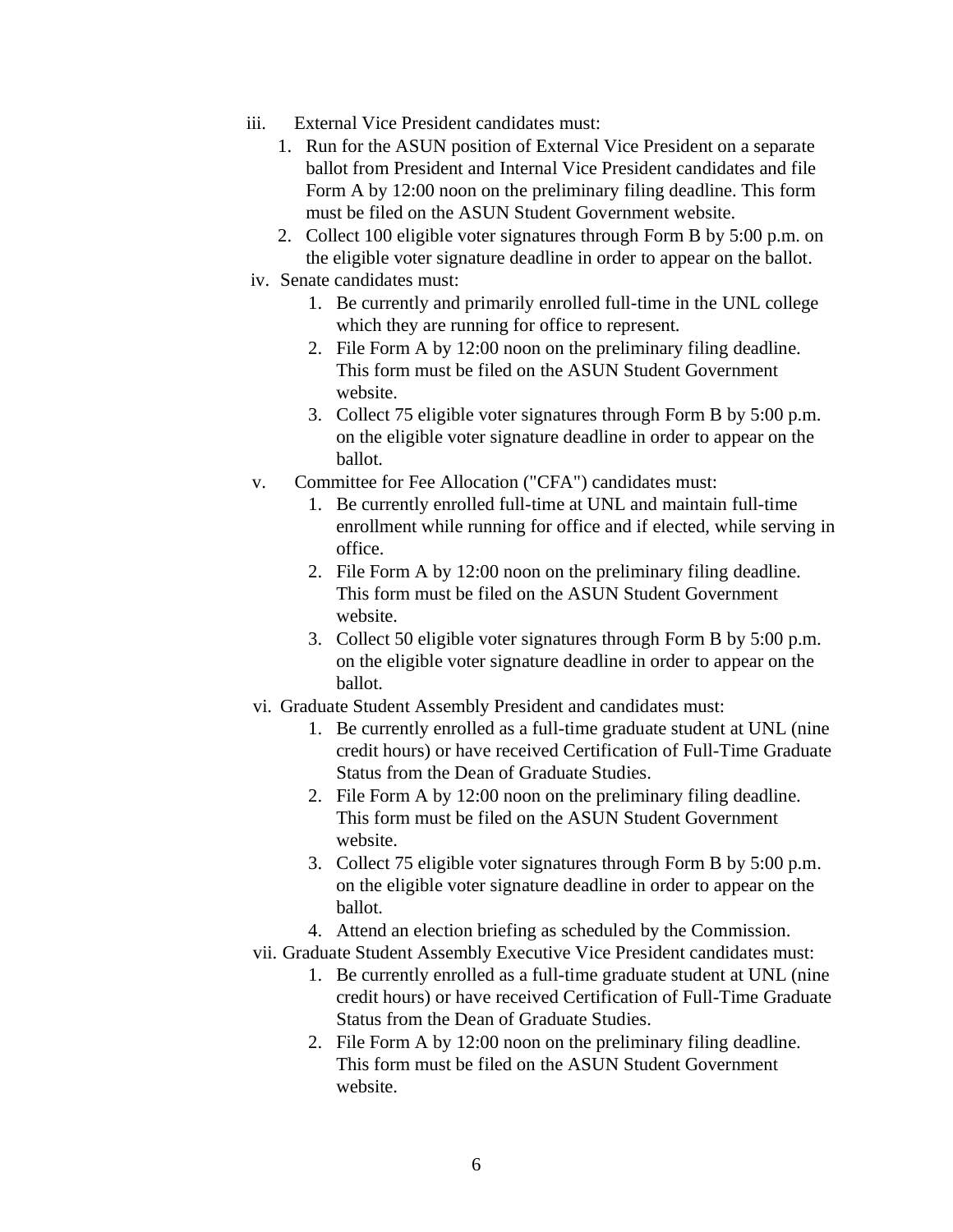- 3. Collect 50 eligible voter signatures through Form B by 5:00 p.m. on the eligible voter signature deadline in order to appear on the ballot.
- 4. Attend an election briefing as scheduled by the Commission.
- viii. Green Fund Selections Committee ("GFSC") candidates must:
	- 1. Be currently enrolled full-time at UNL and maintain full-time student status while running for office and, if elected, while they serve.
	- 2. File Form A by 12:00 noon on the preliminary filing deadline. This form must be filed on the ASUN Student Government website.
	- 3. Collect 50 eligible voter signatures through Form B by 5:00 p.m. on the eligible voter signature deadline in order to appear on the ballot.
- D. Student Election Groups
	- 1. Forming an SEG
		- i. Students may form groups, hereinafter known as Student Election Groups (or SEGs) for the purpose of group involvement in student elections.
		- ii. Recognition of an SEG will allow the group to function as a Recognized Student Organization ("RSO"). The approval of an SEG will entitle the organization to all the rights of an RSO and will include the approval of an acronym for the SEG for the purposes of conducting an election campaign.
		- iii. Any SEG wishing to have a slate of candidates for election must file a Statement of SEG Formation (Form C) and an SEG Candidates Worksheet (Form D) by 12:00 noon on the preliminary filing deadline. Forms C and D do not have to be submitted at the same time. An SEG may run only one candidate per available seat. The forms must be filed on the ASUN Student Government website.
			- 1. Form C must include: the name of the SEG leader, as determined by the SEG:
				- a. The SEG leader, who may or may not be one of the candidates affiliated with the SEG, will be the person responsible for completing the necessary forms and documents required by the University, ASUN and the Commission.
				- b. The SEG leader must designate a treasurer who will be responsible for conducting all the financial transactions of the SEG.
				- c. The SEG leader must accept financial responsibility for any debts of the SEG.
				- d. The SEG leader must attend an election briefing as scheduled by the Commission.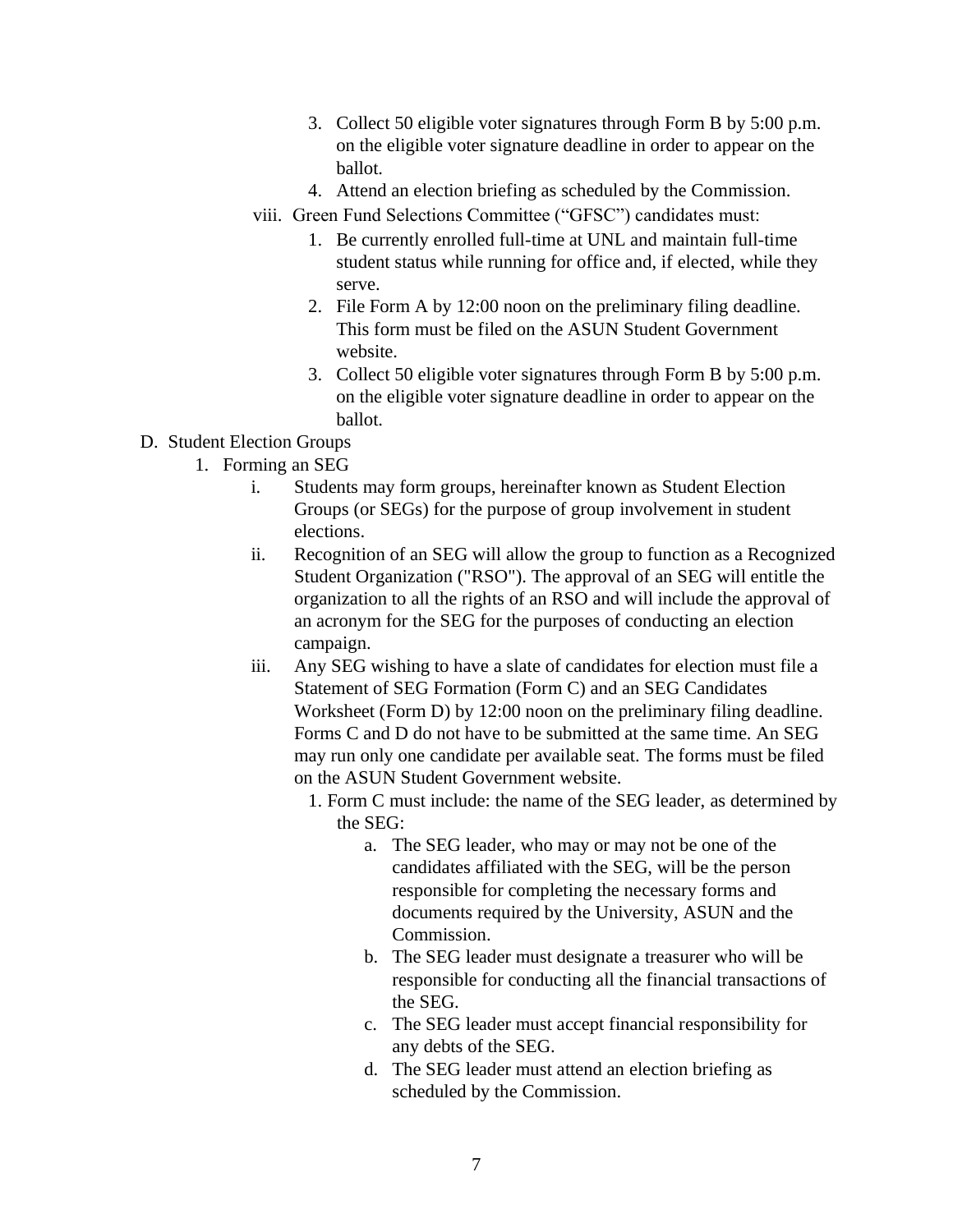- e. The SEG leader must submit all SEG forms to the Commission, including financial reports.
- 2. An SEG, for the purposes of having its candidates placed on the official ASUN Election ballot, must have a slate consisting of at least two candidates.
- 3. All candidates affiliated with an SEG must meet the qualifications of candidates as set out in Article II.B.
- 2. SEG names or acronyms.
	- i. For ballot purposes, an SEG name or acronym shall not exceed twelve letters or symbols.
	- ii. SEG names or acronyms cannot have been used or associated with an SEG or candidate running for any ASUN position in the previous three elections, unless valid signatures of one-half of the previous SEG candidates who are still currently enrolled UNL students are obtained and submitted along with a Rights to Previous SEG Name form (Form Z). The signatures must be presented to the ASUN Student Government Office by 12:00 noon two weeks before the preliminary filing deadline. See Appendix I for SEG names or acronyms that fall under this rule.
	- iii. SEG names or acronyms may not include any acronym recognized or utilized by the University of Nebraska-Lincoln.
	- iv. At its discretion, the Commission may choose not to allow proposed SEG names or acronyms if the acronyms are vulgar, profane, derogatory, or inconsistent with the values of UNL.
	- v. If more than one SEG files with the intent to use the same name or acronym, the SEG that registered first in time will be granted the right to use the desired name or acronym.
	- vi. "Independent" or any derivation thereof as determined by the Electoral Commission is not an acceptable SEG name as "Independent" is used to identify candidates unaffiliated with an SEG.
- 3. SEG Responsibilities
	- i. SEGs must abide by these Rules and all UNL Policies.
- E. Independent Candidates
	- 1. Qualifications
		- i. All independent candidates must abide by the qualifications of candidates as set out in Article II.C.
	- 2. Filing Requirements
		- i. To appear on the ballot as an independent candidate, a person must file Form A by 12:00 noon on the preliminary filing deadline and collect the requisite number of eligible voter signatures through Form B by 5 p.m. on the eligible voter signature deadline as outlined in Article II. $C(1)(iv)$ . Independent candidates should write or type "independent" on all Electoral Commission forms where SEG name is asked.
	- 3. All independent candidates for any office who are unaffiliated with an SEG must attend an election briefing as scheduled by the Commission.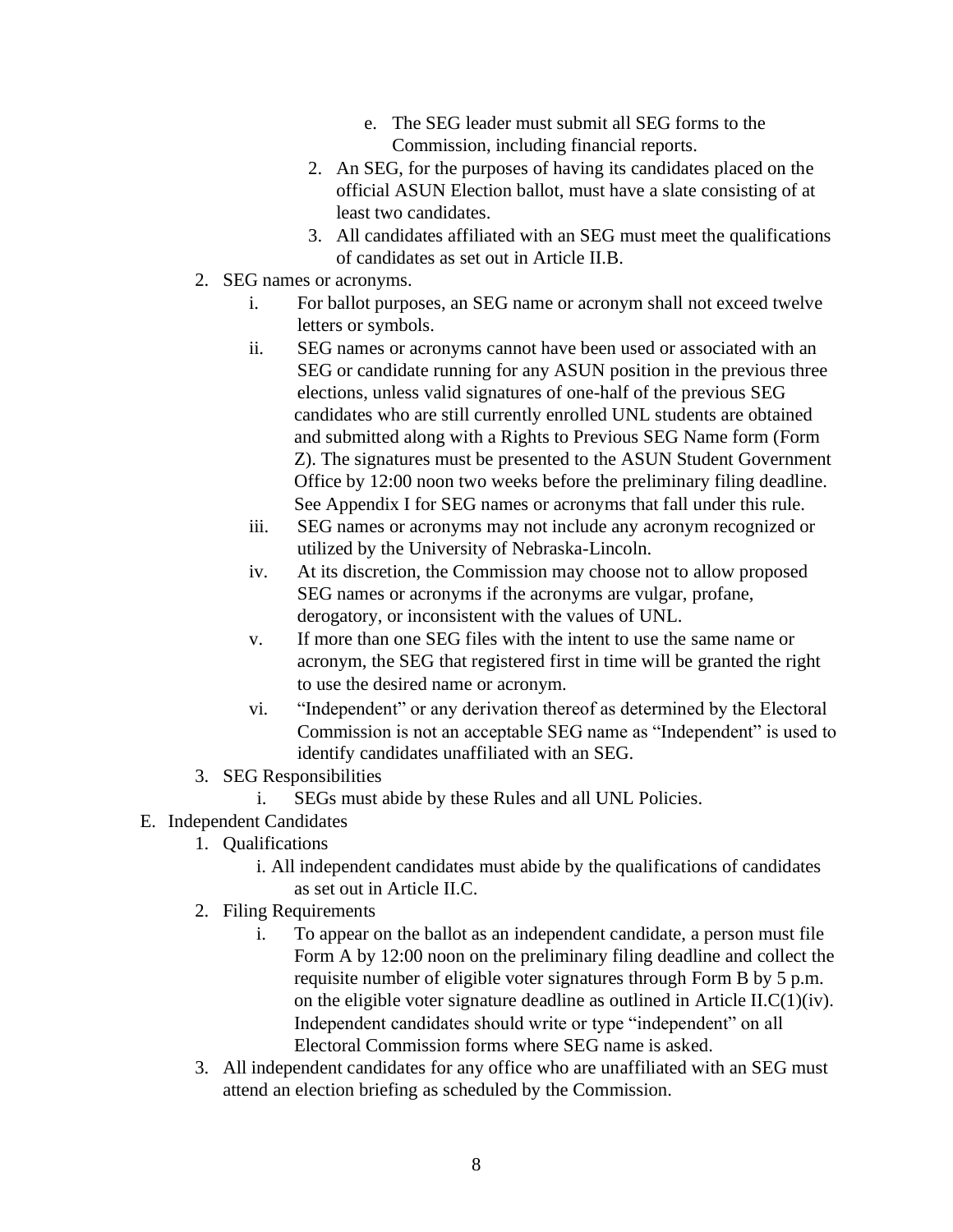- 4. Conducting campaign business
	- i. Independent candidates who are unaffiliated with an SEG may have trouble making reservations or conducting financial business as Student Involvement generally requires RSO status. Independent candidates are encouraged to identify an independent RSO to partner with to manage these affairs.
	- ii. In the event that an independent candidate is unable to secure the cooperation of Student Involvement, SOFS, or an independent RSO, that candidate may work with the ASUN Director of Administration to conduct campaign business under the authority of ASUN as an RSO.
		- 1. The Electoral Commission does not view the involvement of ASUN in this capacity as making any endorsement or providing preferential treatment.
		- 2. The ASUN Director of Administration shall provide equal treatment for all independent candidates.
- F. Write-In Candidates.
	- 1. Active Write-In Candidates
		- i. Write-In Candidate eligibility will be based on the qualifications of candidates as set out in Article II.C.
		- ii. Any currently enrolled student failing to file Form A before 12:00 noon on the preliminary filing deadline or Form B before 5 p.m. on the eligible voter signature deadline may still conduct an active write-in campaign.
		- iii. Before undertaking an active write-in campaign, a student must file Form W by 4:00 p.m. on the first ASUN Election day to permit verification of eligibility.
			- 1. Any votes cast for a student conducting an active write-in campaign who has not completed Form W by 4:00 p.m. on the first election day or who is ruled to be ineligible on academic or disciplinary grounds, will be disregarded on all ballots, and these votes will not be counted for the purposes of tabulating an ASUN Election.
		- iv. Any student conducting an active write-in campaign who completes Form W and meets the candidate qualifications will be subject to all relevant campaign regulations and subsequent Electoral Commission just as ballot candidates are. This includes, but is not limited to, the filing of financial reports as required in Article VII.
	- 2. Inactive Write-In Candidates
		- i. To be certified as elected, any student who is elected as an inactive write-in candidate must file a Personal Information Form (Form P) and any other office-specific documents within forty-eight hours of notification.

#### <span id="page-8-0"></span>**Article III: Campaign Rules**

A. In General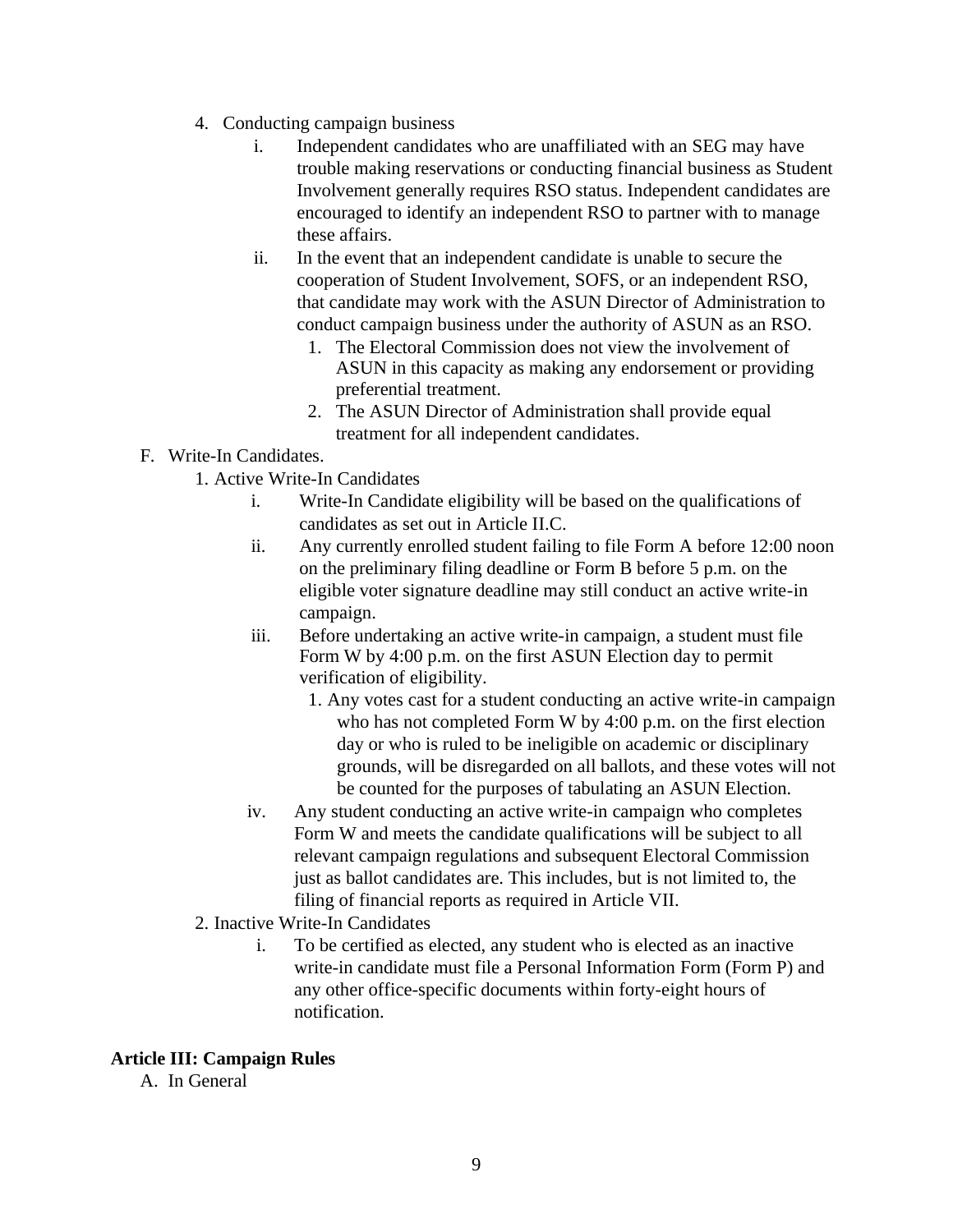- 1. Candidates and SEGs may begin visible campaigning on the third Monday of the UNL Academic Spring Semester, provided that they have previously filed a filing form. If they have not filed a filing form, then they cannot begin visible campaigning until they do so.
- 2. Form K, Referendum and Survey, must be filed with the ASUN Student Government Office before visible campaigning can begin on issues related these surveys and referenda.
- B. Campaign Rules
	- 1. In General
		- i. All candidates and SEGs shall campaign in accordance with these rules and UNL Policies.
	- 2. On-line Campaign Activities
		- i. No candidate, write in candidate, SEG, or person or group operating on behalf of any candidate, write-in candidate, or SEG shall:
			- 1. At any time, permit any person or group to use any other person's identity, identification card, Canvas or MyRED login information, social security number, university identity number, electronic mail address, or any password in order to vote in an ASUN election or prevent any person from voting in an ASUN election.
			- 2. During the hours the polls are open, permit, for the purposes of voting, other than casting one's own vote, the operation of any facility, building, room, booth, table, website, computer or cellphone or similar electronic or internet capable device.
		- ii. University affiliated listservs shall only be used by a candidate, SEG, or person or group operating on behalf of any candidate or SEG to send election related messages if
			- 1. The listserv belongs to a registered student organization and
			- 2. Prior approval from the administrator or appropriate person(s), or group in charge of the listserv is obtained
	- 3. Campaign Activities
		- i. Campaign activities and materials may not interfere with academic programs, classes, laboratories, and other approved and scheduled University activities
		- ii. Campaign Material
			- 1. Use of tangible and electronic campaign materials must comply with these rules and UNL Policies
		- iii. Tangible Campaign Material
			- 1. All displays of tangible campaign materials must comply with relevant University policies including, but not limited to, Nebraska Union Policies, University Housing Policies, UNL Dining Services Policies & Practices, Student Involvement Policies, UNL Facilities and Grounds Policies, and the Board of Regents Policy on Free Expression.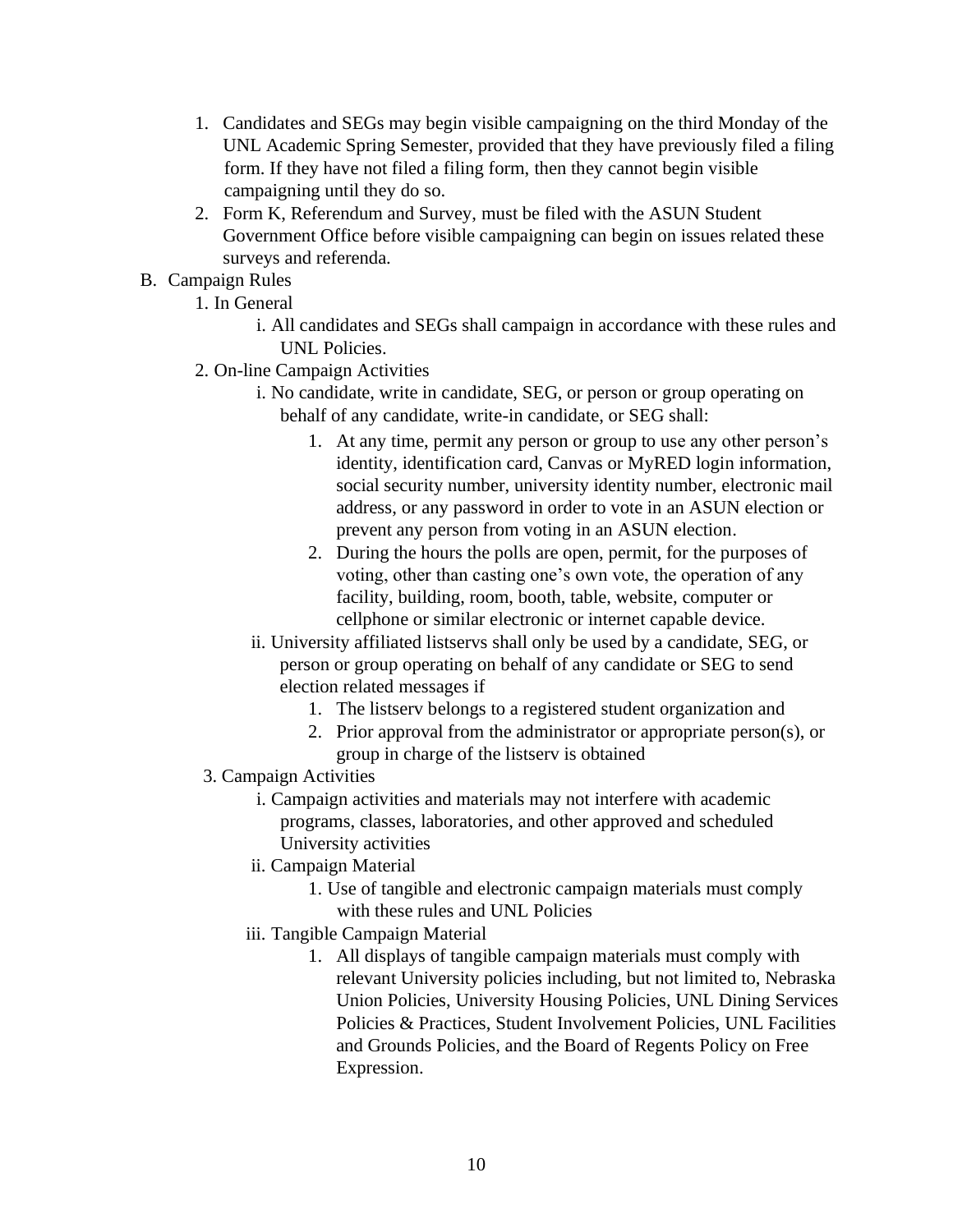- 2. May only be passed out in the Nebraska Unions through a reserved booth.
- 3. May be distributed on the Nebraska Union Memorial Plaza or on the north and west sides of the Nebraska East Union, provided that distribution does not obstruct the normal traffic flow.
- 4. Placement of tangible campaign materials on or in University display areas must not interfere with the academic use of those areas.
- 5. Tangible campaign materials may not be fastened to trees, utility poles, or other University property not authorized for display purposes.
- 6. No candidate, SEG, or campaign worker may move, remove, deface, obscure, or tear down any material other than their own.
- 7. Candidates or SEGs must take down all tangible campaign material by 10:00 p.m. on the second day following an ASUN Election unless there is runoff, in which case the candidates or SEGs involved in the runoff must take down their tangible campaign material by 10:00 p.m. on the second day following the runoff election.
- 8. All tangible campaign materials posted or displayed in connection with an ASUN Election must indicate that they relate to the "ASUN Student Government Elections." They must also conspicuously and legibly carry the date of the ASUN Election and/or (when relevant) of the ASUN Runoff Election.
- 9. All tangible campaign materials must carry the name of the SEG affiliation (if any) or candidate.
- iv. Any use of a motor vehicle to campaign requires approval by its owner. Campaigning is not allowed in or on vehicles belonging to the State of Nebraska.
- v. Any SEG/Candidate may not act or appear to act as ASUN or on behalf of ASUN so as not to cause any confusion between an SEG/candidate and the established ASUN Organization
- vi. Any use of University of Nebraska trademarked logos or branding that is similar in appearance on campaign materials is prohibited.

#### 4. Endorsements

i. Any tangible or electronic campaign materials in support of any candidate or SEG, including announcements or endorsements by other persons or groups, will be subject to these rules and UNL Policies as though they were prepared and distributed by the supported SEG or independent candidate.

#### 5. Liability

i. An SEG is liable for violations committed by the SEG, any candidate affiliated with the SEG, or any person acting on the instructions of, with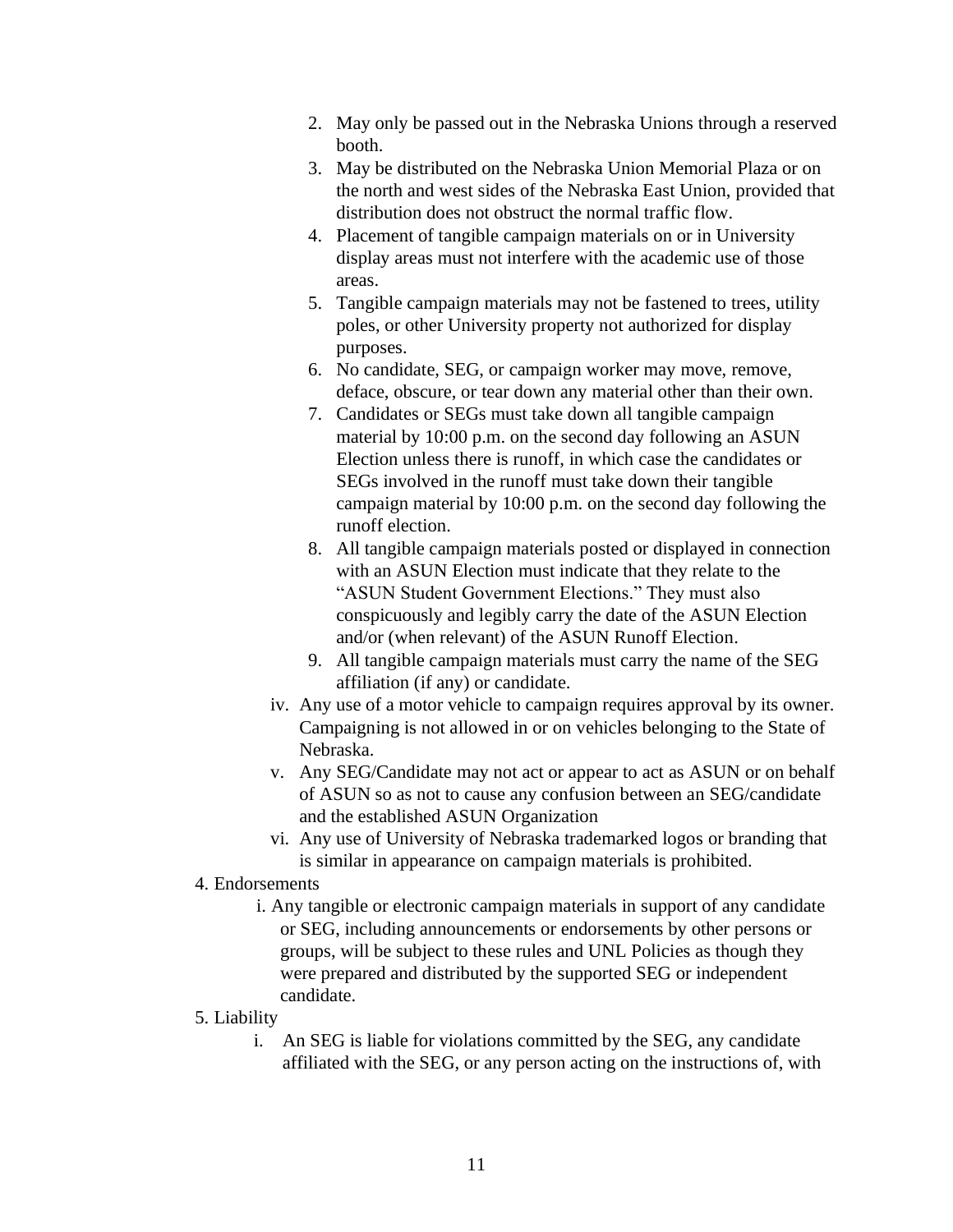the encouragement of, or with the approval of the SEG or any candidate affiliated with the SEG.

- ii. A candidate is liable for violations committed by the candidate and any person acting on the instructions of, with the encouragement of, or with the approval of the candidate
- C. ASUN Student Government Facilities (based on ASUN bylaw 15.1)
	- 1. ASUN Student Government, GLC, and the SLS offices are an important part of the Student Government process and need to function daily. These offices are not operating for the benefit of individuals or groups participating in ASUN or other campus elections.
	- 2. These offices and any functions or meetings sponsored by these offices shall not be used by anyone for the purpose of campaigning in ASUN or other campus elections.
	- 3. Except when engaged in the business of the Commission, no one shall discuss the efforts of any individual, candidate or SEG involved in ASUN elections when in ASUN Student Government Office or facilities or at any function sponsored by this office.
	- 4. No ASUN resource or facility shall be used by any individual or group for the purpose of preparing or distributing campaign materials, including, but not limited to, buttons, signs, flyers, etc.
	- 5. There shall be no campaigning in these offices or facilities. Any allegations of activities that could be considered campaigning in ASUN Student Government Offices or facilities or at ASUN functions may be taken to the ASUN Electoral Commission. The Commission will have the authority to impose sanctions upon violators of this bylaw. The Electoral Commission will also have the authority to expand the definition of campaigning and is responsible for submitting suggestions for amendments to this bylaw. The Electoral Commission may grant case-by-case exceptions to this bylaw in regard to ASUN elections.
- D. Residence Hall Rules
	- 1. Campaign activities in the residence halls are governed by University Housing Policies and the Residence Hall Association. The policies may be accessed from the University Housing and Residence Hall Association websites and include the Community Living Guide. Campaigning door-to-door in residence halls is strictly prohibited at all times.
- E. Campaign Finances
	- 1. Each SEG must maintain a strict and accurate accounting of all contributions received to support the campaign and all expenditures made on behalf of the campaign, including funds expended to create and organize an SEG.
	- 2. Each active write-in candidate and independent candidate must also maintain a strict and accurate accounting of all contributions received to support the campaign and of all funds expended in behalf of the campaign.
	- 3. Because ASUN stands as a non-partisan and apolitical group, candidates/SEGs may not receive campaign funding from politically affiliated organizations or elected or appointed government officials.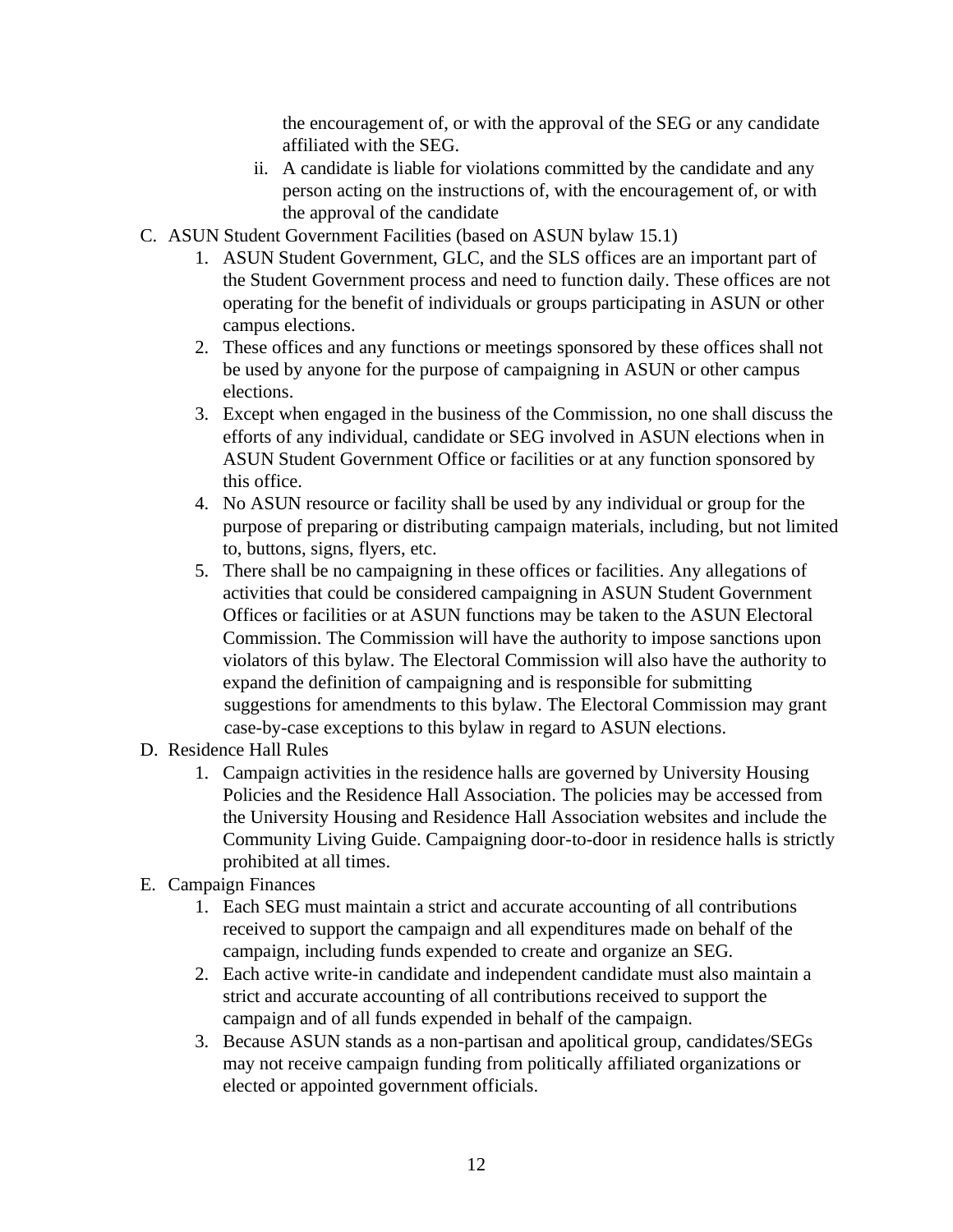- 4. Each SEG and each independent candidate whose name appears on the ballot must provide financial reports to the Commission for contributions received and funds expended. These reports must be provided to the Commission in formats prescribed by the Commission and provided by the deadlines established by the Commission. These reports are public documents and will be made available by the Commission to members of the public or the press upon request.
	- i. Fair Market Value of Non-Cash Contributions: If an item or service used for campaigning is not purchased or rented, a fair market value must be placed on the item or service and included in the report.
	- ii. SEG Accumulations: An SEG is responsible for reporting all contributions and expenditures made on behalf of the SEG, including all contributions made and expenditures made by or on behalf of all individual candidates who are part of the SEG slate.
- 5. Matching Funding of ASUN Student Government Elections
	- i. Candidates and SEGs are given the opportunity to receive matching campaign funds from the Vice-Chancellor for Student Affairs. The matching campaign funds will match UNL student contributions dollar for-dollar, subject to the limits specified below. That is, for each dollar candidates or SEGs raise from UNL students in contributions, they will receive one dollar in matching funds, until the applicable limit is reached.
	- ii. Write-in candidates are NOT eligible for matching funds.
	- iii. Maximum Matching Grant
		- 1. Executive Officer Candidates...................................\$300 each
		- 2. Non-Exec. Candidates with an SEG........................\$50 each
		- 3. Non-Exec. Independent Candidates..........................\$100 each
		- 4. The maximum grant for an SEG will be the sum of the maximum amounts allowable for the individual candidates on the SEG's slate.
	- iv. Eligibility for Matching Funds
		- 1. To be eligible, the candidate or SEG must use a campaign account established in the Student Organizations Financial Services ("SOFS") Office. Candidates or SEGs must file their required financial statements on the dates specified by the Commission. In their statements they must indicate the amount of money that they have received in contributions, including the source of each contribution. When the Commission, from the SOFS account records, verifies these statements and certifies the amount eligible for matching funds, the Vice-Chancellor for Student Affairs will authorize disbursement of the matching grant.
	- v. Funds not eligible for matching funds
		- 1. In-kind contributions and contributions from donors other than UNL students are not eligible for matching funds.
- 5. Loans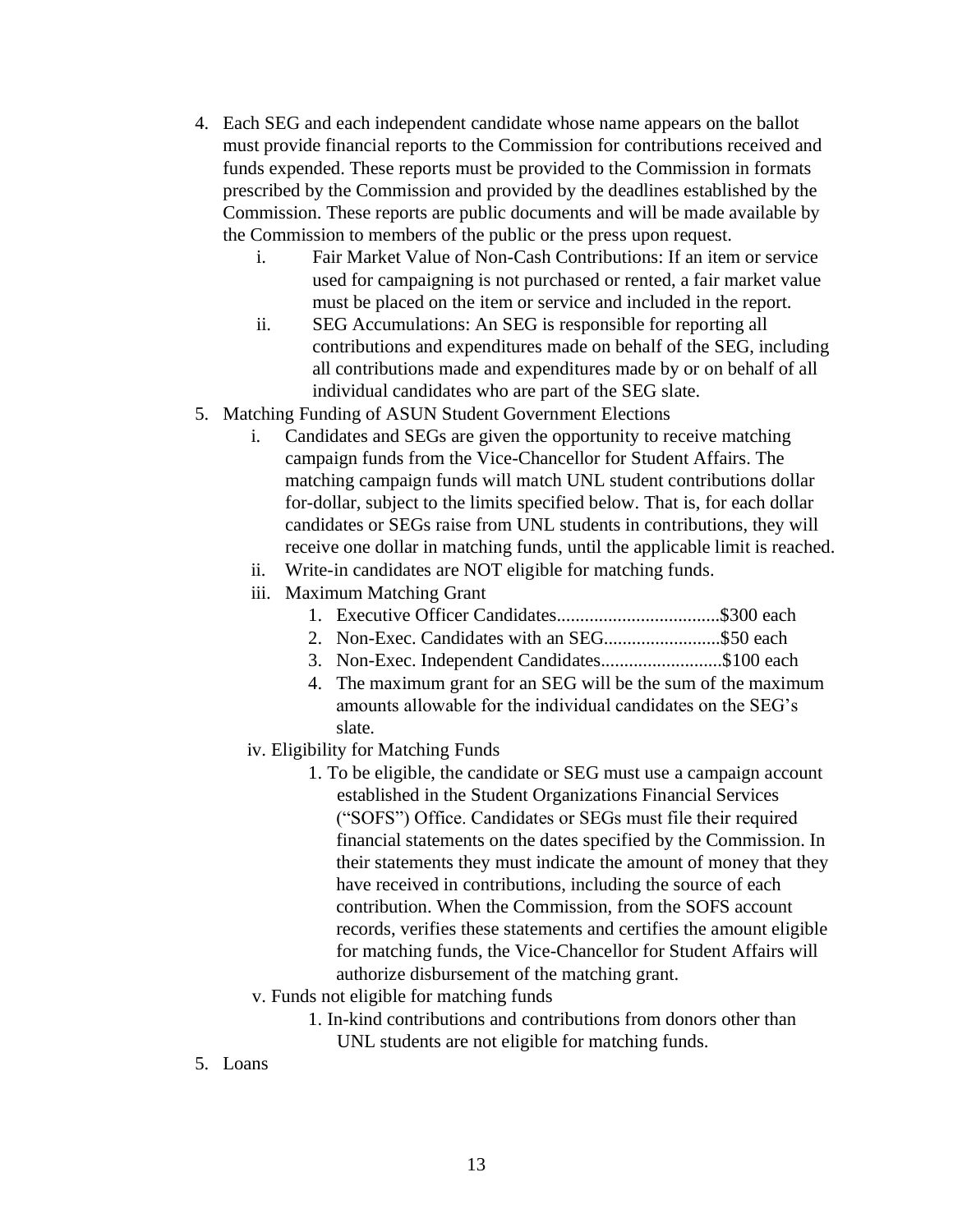- i. Persons may make loans to a campaign. Funds obtained through loans are not eligible for reimbursement from the matching funds. At the end of the campaign, loan amounts will be returned to the individual or SEG in full, provided the SOFS account has a positive balance of sufficient size. If an account cannot cover the loan, the loan (or some part of it) may be converted to a contribution eligible for matching funds as long as the maximum match is not exceeded.
- 6. At the end of the campaign, any money left in the campaign account will be divided into two equal shares: one returned to the candidate or SEG, and the other returned to the donors who provided the matching grant (up to the amount of the matching grant).
- 7. Banking
	- i. SEGs and candidates running for office must conduct all financial transactions through the SOFS office and are subject to SOFS rules. All funds contributed by all persons in support of the campaigns of any SEG or candidate must be deposited in the SEG's or candidate's appropriate SOFS account.
- 8. Write-In Candidates
	- i. While write-in candidates are NOT eligible for matching funds, any writein candidate who appears to have accumulated sufficient votes to be elected must report all campaign contributions and expenditures as specified by the Commission and must file Form F by the final financial report filing form deadline.
- 9. Reporting Campaign Contributions and Expenditures
	- i. Campaign Contributions
		- 1. A full report of all contributions to any SEG or candidate must be periodically provided to the Commission. The report must include the identification of the individual and/or organization making the contribution, the contributor's telephone number, the amount of the contribution, the nature of the contribution if made in some form other than cash (with a fair market value indicated), and the date of the contribution. All contributions must be reported, even those made by candidates themselves, via Form U.
	- ii. Campaign Expenditures. A full report of campaign expenditures must be periodically provided to the Commission. The report must include:
		- 1. itemized accounting for all expenditures supported by copies of sales receipts,
		- 2. itemized identification of all goods or services donated in a form other than cash with fair market value identified,
		- 3. upon request of the commission, actual copies of campaign materials purchased and/or produced through these expenditures,
		- 4. itemized identification of all food and beverages.
- 10. Procedures and Reporting Deadlines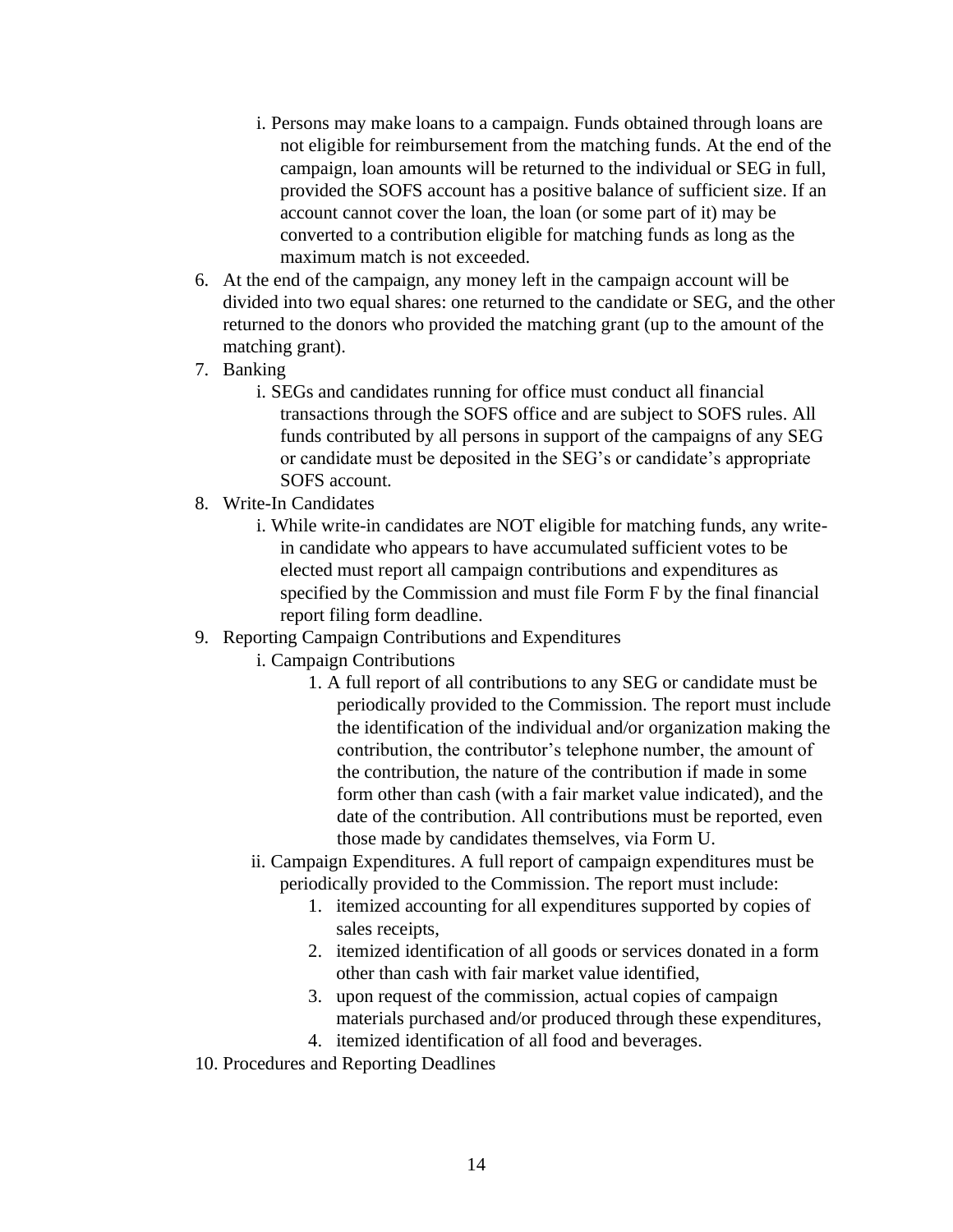- i. The Campaign Contributions and Campaign Expenditures Reports must be submitted via Form F on the ASUN website.
	- 1. A preliminary report of both contributions received and expenditures made or authorized prior to the preliminary filing deadline must be submitted by 5:00 p.m. on the preliminary filing deadline.
	- 2. A first interim report of both contributions received and expenditures made or authorized prior to the eligible voter signature deadline must be submitted by 5:00 p.m. on the eligible voter signature deadline.
	- 3. The final regular campaign report of both contributions received and expenditures made or authorized must be submitted by 5:00 p.m. on the Monday after the ASUN Spring Election day(s). For candidates or slates in runoff elections, this report will include both contributions received and expenditures authorized for the runoff prior to the Monday after the ASUN Runoff Election day.
	- 5. The final report of both contributions received and expenditures made or authorized for a runoff election must be submitted by 5:00 p.m. on the Thursday after the ASUN Runoff Election day.
- ii. Write-in candidates who have received enough votes to be elected must submit a report of all contributions received and expenditures made or authorized. This report must be submitted by the deadline specified by the ASUN Director of Administration in a written request. The request shall be made after all proper academic/disciplinary checks have been completed. All contributions must be reported, even those made by candidates themselves.
- iii. The Commission will not certify the election of any candidate who has himself/herself or whose SEG has not complied with these reporting requirements and deadlines. The decision of whether or not to certify an election for such a failure to comply shall be at the discretion of the Commission
- 11. The Commission shall keep a copy of all submitted reports on file, available for public inspection.

# <span id="page-14-0"></span>**Article IV: Ballot Rules**

- A. Ballot Authority
	- 1. The ballot to be used shall be determined by the Commission.
- B. Offices on the Ballot
	- 1. President and Internal Vice-President, in combination.
	- 2. External Vice-President.
	- 3. A Senate consisting of 41 members.
		- i. This apportionment has been calculated using UNL's 2021-2022 Fall enrollment figures.
		- ii. The number of seats per college/division is as follows: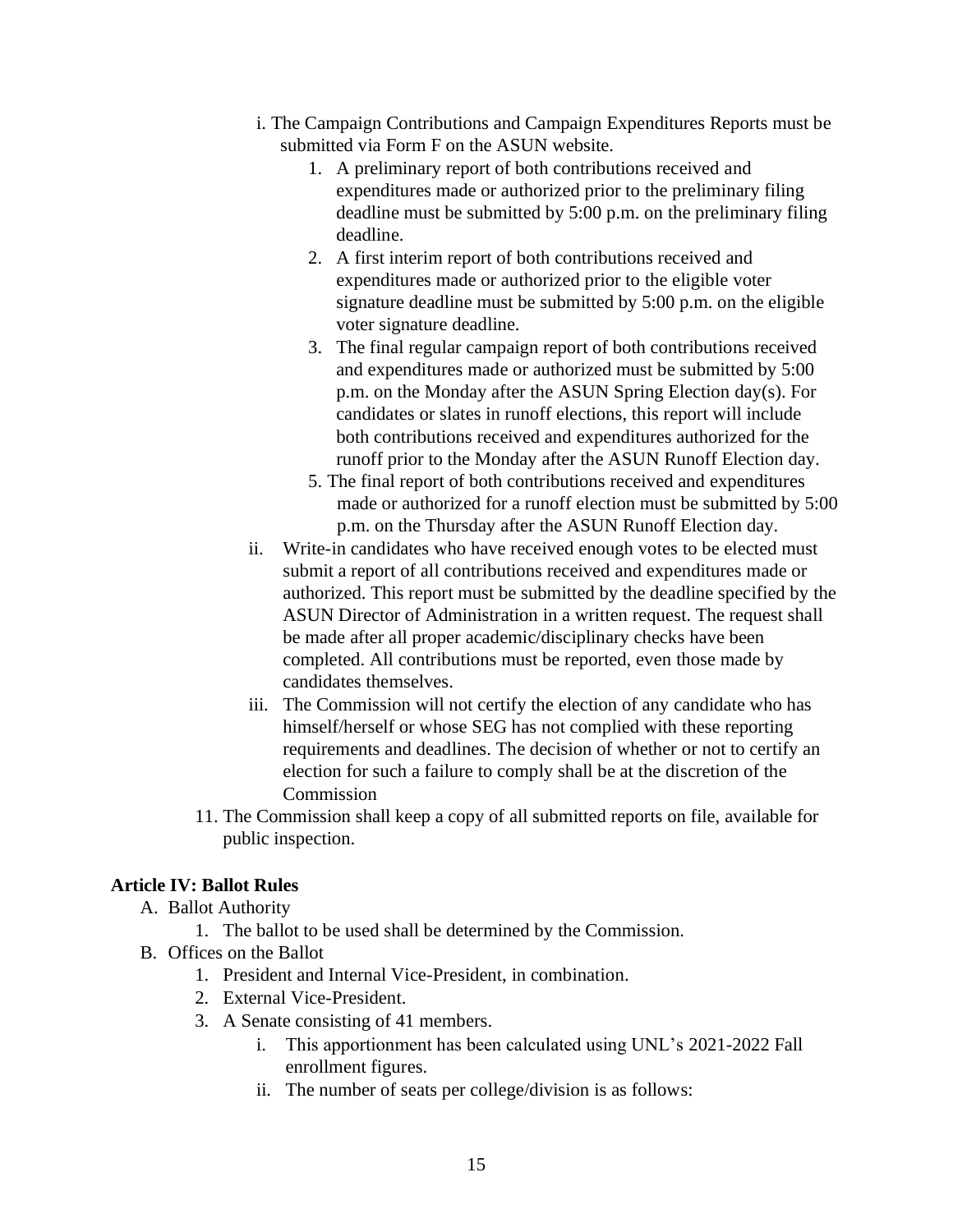| <b>College/Division</b>                                    | <b>Number of Seats</b> |
|------------------------------------------------------------|------------------------|
| Agricultural Sciences & Natural Resources                  | 3                      |
| Architecture                                               | $\mathbf{1}$           |
| Arts & Sciences                                            | 6                      |
| <b>Business Administration</b>                             | 6                      |
| Dentistry/Hygiene                                          | 1                      |
| Engineering                                                | 5                      |
| Fine & Performing Arts                                     | 1                      |
| <b>Exploratory and Pre-Professional Advising</b><br>Center | 3                      |
| Graduate                                                   | $\overline{7}$         |
| <b>Education &amp; Human Sciences</b>                      | $\overline{4}$         |
| Journalism & Mass Communications                           | 1                      |
| Law                                                        | $\mathbf{1}$           |
| Public Affairs & Community Service                         | 1                      |
| Nursing                                                    | $\mathbf{1}$           |

- 4. The Committee for Fees Allocation Board, which has ten elected members:
	- i. one graduate student and
	- ii. nine at-large members.
- 5. The Green Fund Selections Committee, which has four members elected at-large.
- 6. The Graduate Student Assembly election consists of the President and Executive Vice President Position on the Ballot.
- C. The position of names on the ballot shall be determined as follows:
	- 1. The ballot shall list each candidate's name, correct surname, and where relevant, his or her SEG affiliation. Independent candidates will be labeled as independent.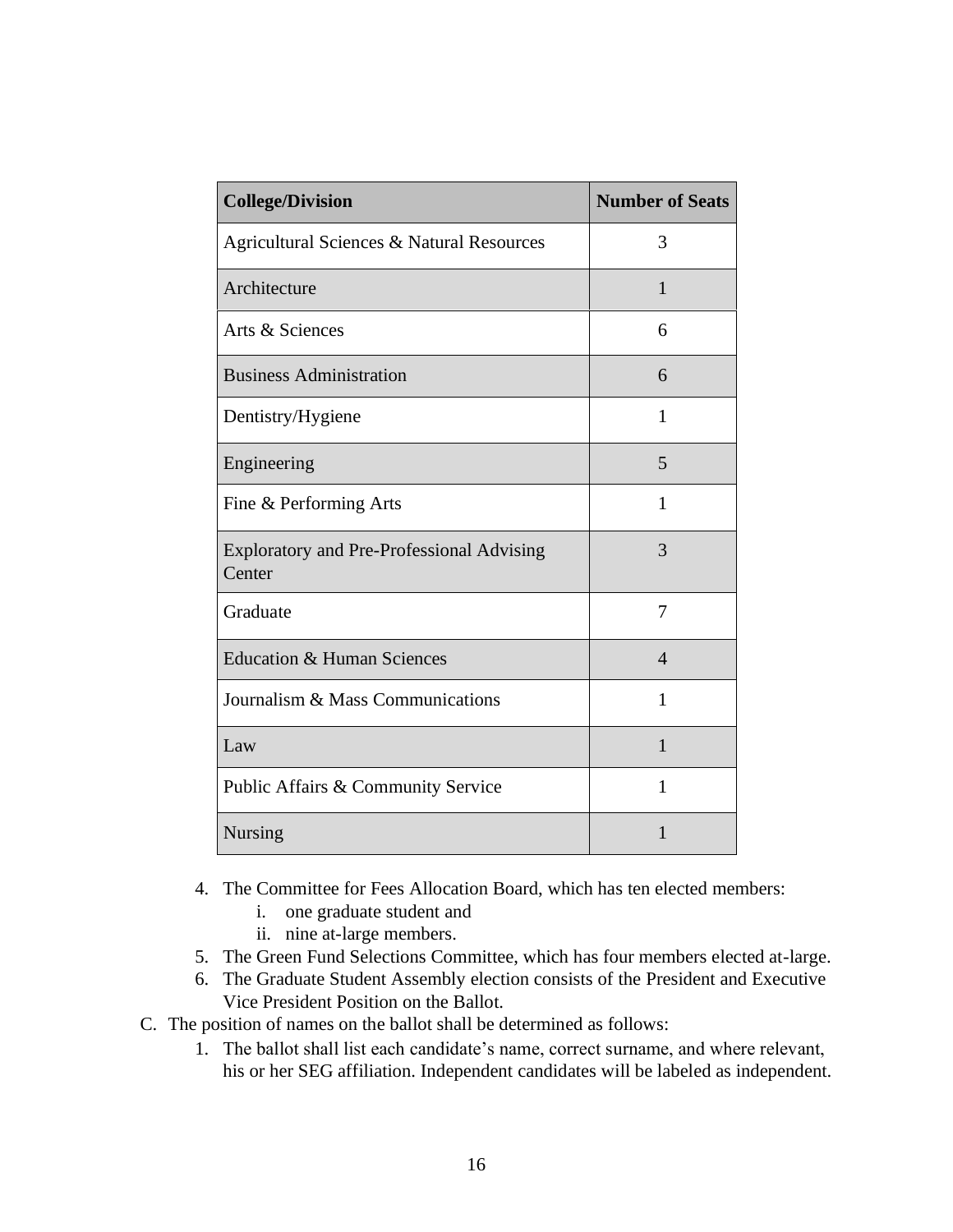- 2. The order in which names will appear on the ballot will be random. The VoteNet system is equipped with a randomization feature which will be enabled for ASUN elections.
- D. Sample Ballots
	- 1. Before the election or run-off election, a sample ballot will be posted on the ASUN Website and the ASUN Office window. Upon request, the sample ballot will also be provided to the Daily Nebraskan and other press.
	- 2. Candidates and SEGs shall have until 12:00 noon the day after the posting of the sample ballot to notify the ASUN Director of Administration of incorrect spellings on the sample ballot. The Commission is not required to correct misspellings on the ballot that have not been brought to its attention.
- E. Write-in Candidates
	- 1. On the ballot for each office in a given constituency (except for run-off elections), the Commission shall provide a line or lines for write-in candidates; the number of write-in lines provided for a given office shall equal the number of candidates to be elected to that office from that constituency. No write-in candidates are permitted in a run-off election and no line for write-in candidates will be provided in a run-off election.
- F. Amendments, Referenda, and Survey Regulations.
	- 1. Referenda and Amendments
		- i. The definition and processing rules for Referenda and Constitutional Amendments may be found in the ASUN Constitution.
	- 2. Survey
		- i. A survey is a question submitted by a member of the University community for response during the ASUN Student Government General Election.
		- ii. Because of the need to develop a ballot and publish samples, the precise language of any survey for the General Election must be delivered on Form K to the ASUN Director of Administration by 12:00 noon 14 calendar days prior to an ASUN Election. iii. In order for the survey question to appear on the ballot, the question must meet one of the following two requirements:
			- 1. The survey question must be approved by the ASUN Senate in the form of a bill at least seven days prior to the ASUN Election.
			- 2. The survey question must be submitted in the form of a petition signed by at least one percent of eligible voters at least 14 calendar days prior to the ASUN Election.
				- a. The Electoral Commission is responsible for validating the signatures on the petition.

## <span id="page-16-0"></span>**Article V: Voting Procedures**

## A. In General

1. Students will vote on-line by accessing their MyRED account.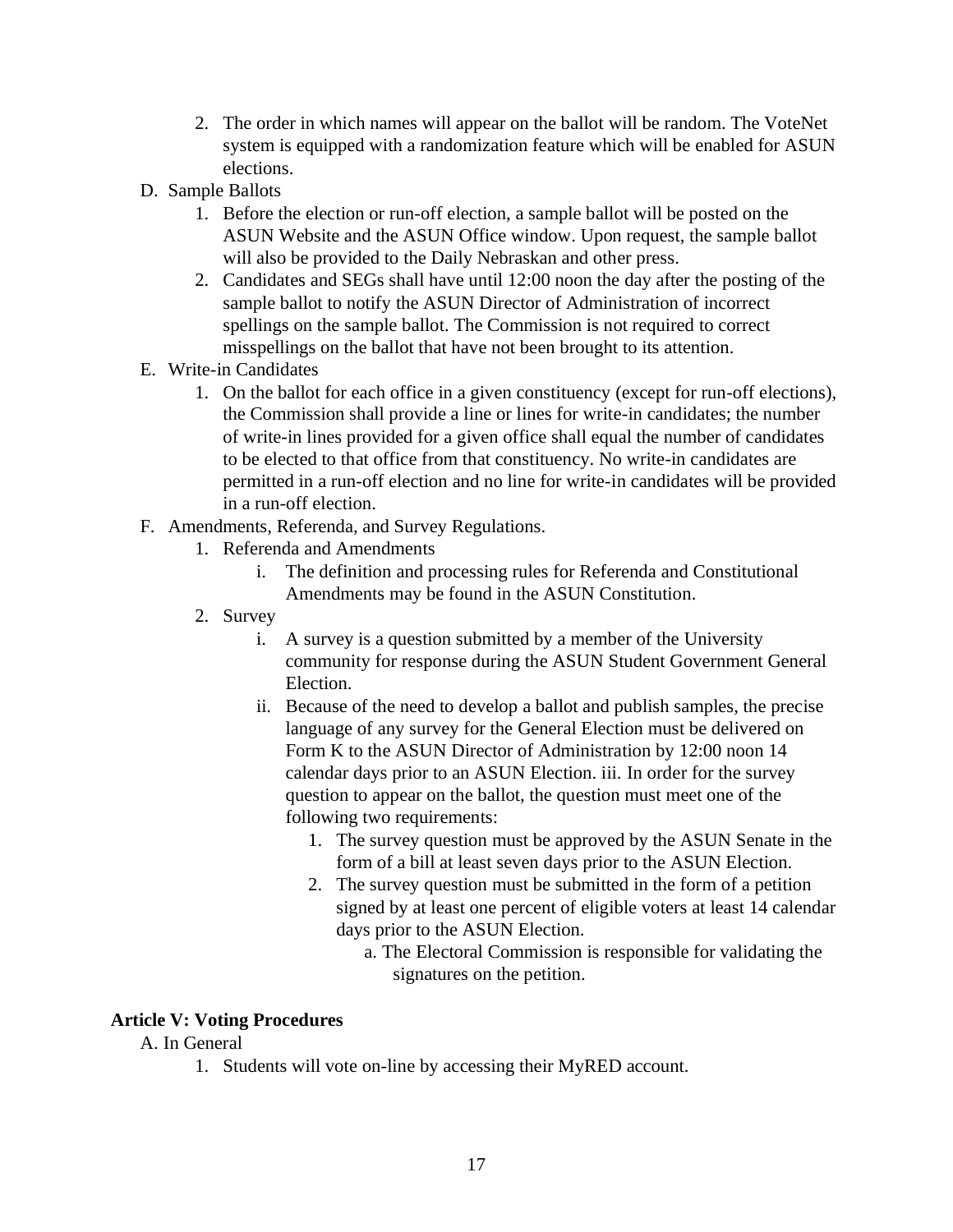- 2. In the event that access to MyRED or Votenet is impaired on the day(s) of an election, the Commission shall have the discretion to extend polling hours or to set a new date for the ASUN election. A determination to extend the hours or set a new date must be made by time the polling hours were regularly scheduled to end.
- 3. Verification of electronic ballot
	- i. At least three days prior to the election, the Electoral Commission Director, the ASUN Director of Administration, independent candidates, and a representative from each SEG shall review the electronic ballot for accuracy and confirm that the ballot is accurate as to names of candidates, party affiliations and office that each candidate is running for.
	- ii. The time, place, and manner of the review shall be determined by the Electoral Commission Director.

## <span id="page-17-0"></span>**Article VI: Certification of an ASUN Election**

- A. In General
	- 1. Unless disqualified for some reason, the candidates whose names are on the slate receiving the most votes for President and Internal Vice-President will be certified as elected provided the vote tally meets the special certification rules below.
	- 2. Unless disqualified, the candidate receiving the most votes for External Vice-President will be certified as elected, provided the vote tally meets the special certification rules below.
	- 3. Election to the Senate depends on how many persons are to be elected from a given college. Unless disqualified, candidates will be certified as elected according to the number of votes they receive. The highest vote getter will be certified, then the second highest vote getter, etc., until the number of seats assigned to the constituency are filled. Ties will be broken by a coin toss in the presence of the Election Commission Director, one faculty Commission member and the ASUN Director of Administration.
	- 4. Election to Committee for Fee Allocation and the Green Fund Selections Committee will be certified in accordance with the same procedure as applies to the Senate. A tie will be broken by a coin toss in the presence of the Electoral Commission Director, one faculty Commission member, and the ASUN Director of Administration.
	- 5. Unless disqualified for some reason, the candidate receiving the most votes for President of the Graduate Student Assembly and the candidate receiving the most votes for Executive Vice President of the Graduate Student Assembly will be certified as elected.
	- 6. Notwithstanding the foregoing, a write-in candidate will be certified as elected only if the candidate receives more than ten votes.
	- 7. A candidate will be disqualified if the candidate fails to fill all of the required forms, including Form H, by the applicable deadlines during and after the election.
	- 8. A candidate will be disqualified if the Commission finds after notice and hearing that the candidate has committed a serious violation of the Commission Rules.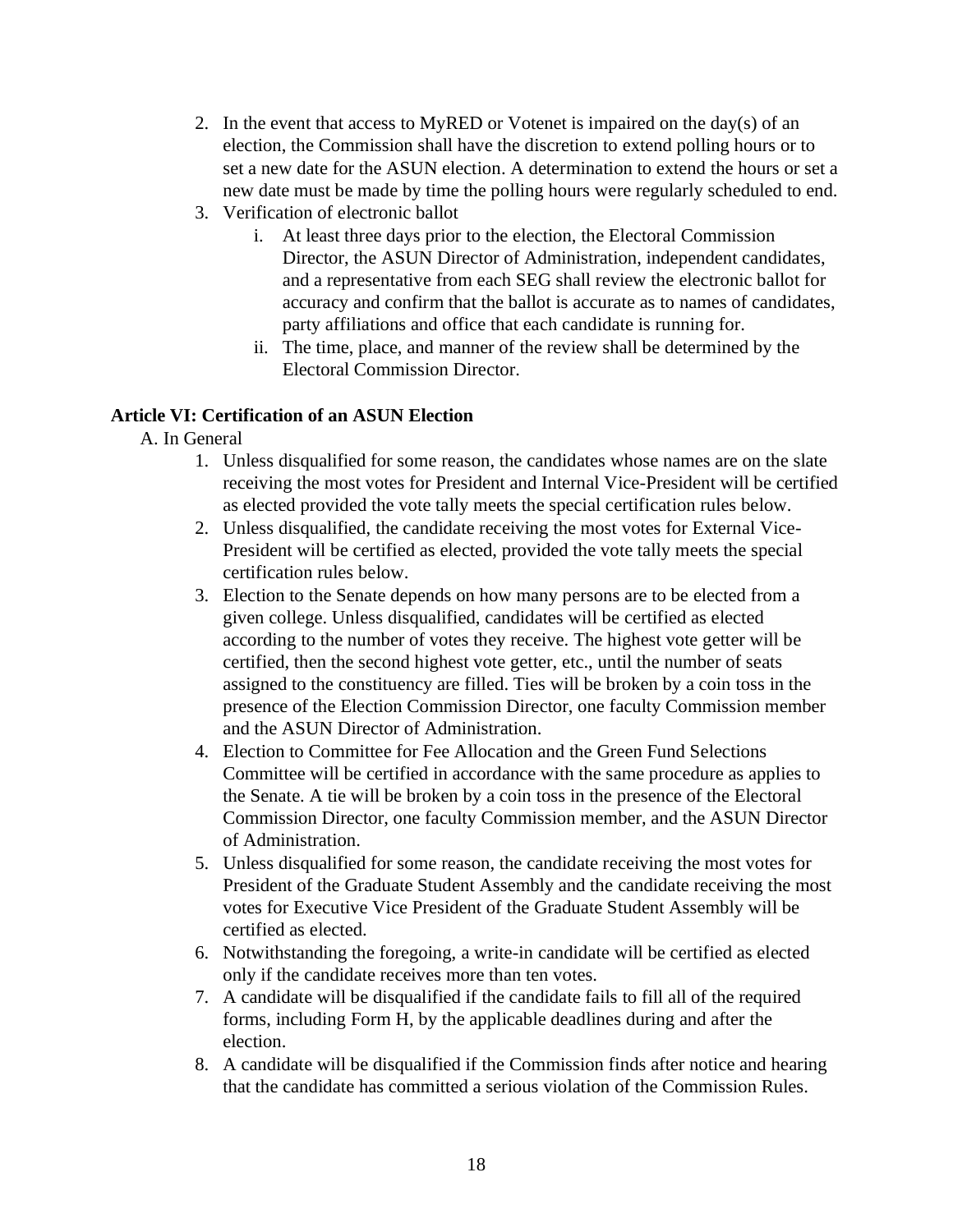- 9. The Commission may revoke its certification of an election if, subsequent to its certification and prior to the installation of the candidate, the Commission discovers facts that establish that its certification was erroneous. B. Special Certification Requirements.
- 1. The Presidential/Internal Vice-Presidential slate shall be declared elected if the slate receives a majority of the votes cast in the election. Where no slate receives a majority of the votes cast, the leading slate will be declared elected without a runoff only if it receives a vote total that is higher than the next highest slate's vote total by at least 10 percent of the total number of valid ballots cast in the election. In the event that a run-off is required, the top two vote-getting slates will be on the ballot and, unless disqualified, the persons whose names appear on the slate receiving the most votes in the runoff will be certified as elected.
- 2. The External Vice-Presidential candidate shall be declared elected if the candidate receives a majority of the votes cast. Where no External Vice-President candidate receives a majority of the votes cast, the leading candidate will be declared elected without a run-off only if he or she receives a vote total that is higher than the next highest candidate's vote total by at least 10 percent of the total number of valid ballots cast in the election. In the event that a run-off is required, the top two vote-getting candidates will be on the ballot and, unless disqualified, the person receiving the most votes in the runoff will be certified as elected.

#### C. ASUN Runoff Election

- 1. If an executive candidate does not receive the vote required in the preceding sections, an ASUN runoff election will be held within the week following the general election.
- 2. The candidates in an ASUN run-off election for the President and Internal Vice-President shall be the two executive slates that have received the most votes in the ASUN election. The candidates in a runoff election for the External Vice President shall be the two candidates who have received the most votes in the ASUN election.
- 3. The Electoral Commission Rules shall apply to the ASUN run-off election.

## <span id="page-18-0"></span>**Article VII: The Electoral Commission**

#### A. Membership

- 1. The Commission shall consist of six voting member and one non-voting member.
	- i. Voting Members
		- 1. One voting member appointed by the President of ASUN as Electoral Commission Director.
		- 2. One voting member who concurrently serves as a member of the ASUN Executive Committee.
		- 3. Two voting members designated by the ASUN Senate.
		- 4. Two UNL faculty voting members appointed by the President of ASUN and approved by the ASUN Senate.
	- ii. Non-Voting Member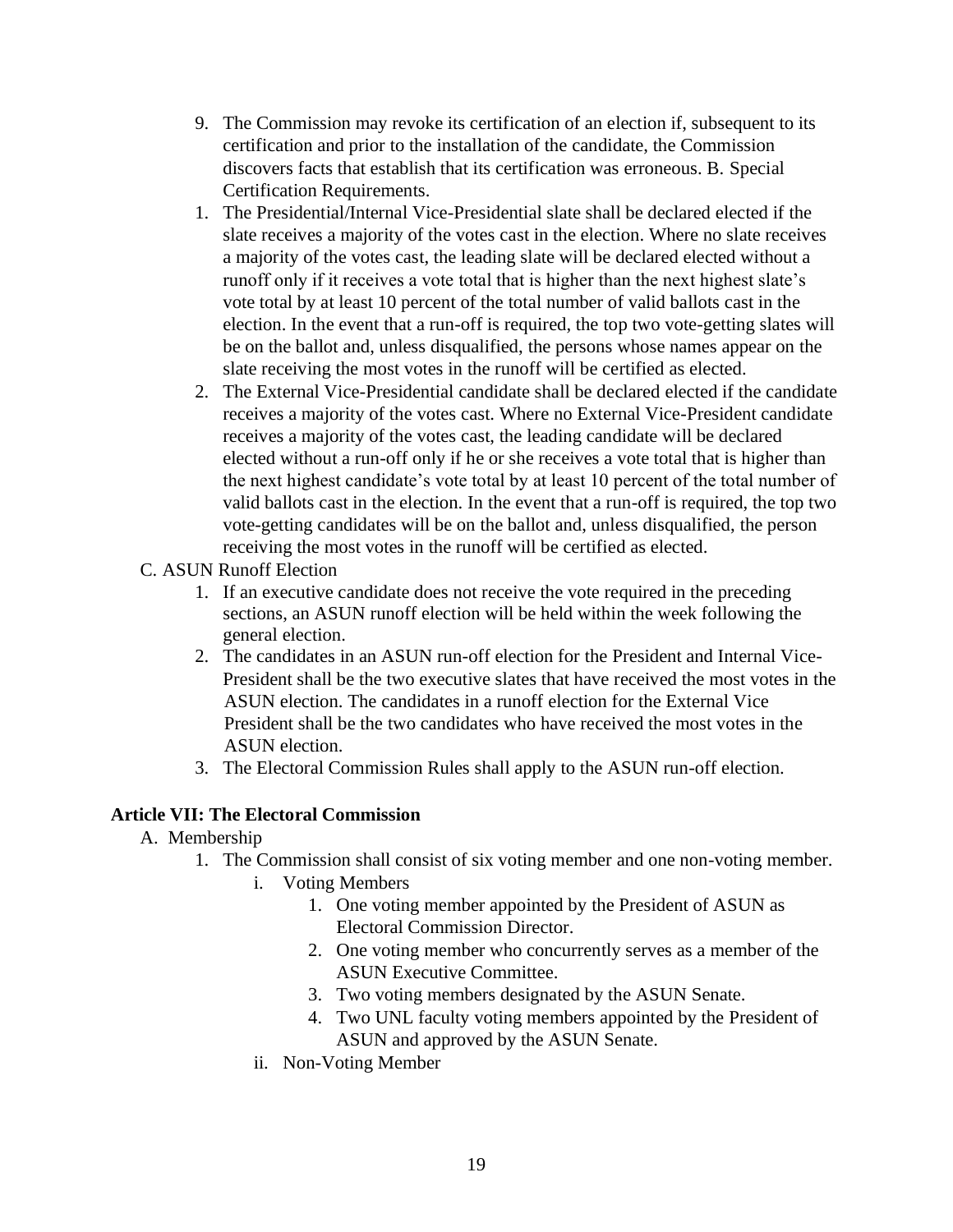- 1. The ASUN Director of Administration, who shall be a non-voting member.
- B. Qualifications
	- 1. All members must be full-time students or students in their final semester at the University that are taking only the classes with the exception of the UNL faculty members and the non-voting member.
	- 2. All members must meet UNL regulations for participation in extra-curricular activities.
- C. Term of Office
	- 1. A member's term of office shall begin on or before the third week of the academic term and run through the remainder of the term.
- D. Oath
	- 1. All members shall swear or affirm that they are not a candidate and that they will perform honestly and fairly the duties outlined in these regulations and in accordance with the ASUN Constitution and Bylaws, relevant UNL Polices and their purposes.
- E. Appointments
	- 1. The Commission may appoint other persons as necessary to assist the Commission in carrying out its responsibilities.

#### F. Quorum

- 1. One half plus one of the total voting members of the Commission shall constitute a quorum.
- G. Conflict of Interest
	- 1. While serving on the Commission no member shall be a candidate or openly support any individual candidate, SEG or any issue on the ballot.
- H. Removal
	- 1. Members may be removed from office if they are found not to meet any qualification for membership, to have a conflict of interest, or to have engaged in any conduct unbecoming an ASUN Election Commission member.
	- 2. Removal shall be effected by the ASUN Student Court.

## <span id="page-19-0"></span>**Article VIII: ASUN Election Responsibilities**

- A. Election Rules and Regulations
	- 1. In General
		- i. Every academic year the Commission, with the consent of the ASUN Senate, shall establish election rules in accordance with the ASUN Constitution and Bylaws, UNL policies, and their purposes.
	- 2. Publication
		- i. The Commission shall publish, in a timely fashion, the rules, a calendar of electoral dates and deadlines, and a list of offices and types of issues subject to the ballot.
	- 3. Certification
		- i. The Commission shall certify candidates for the ballot and SEG names or acronyms and election according to these Rules.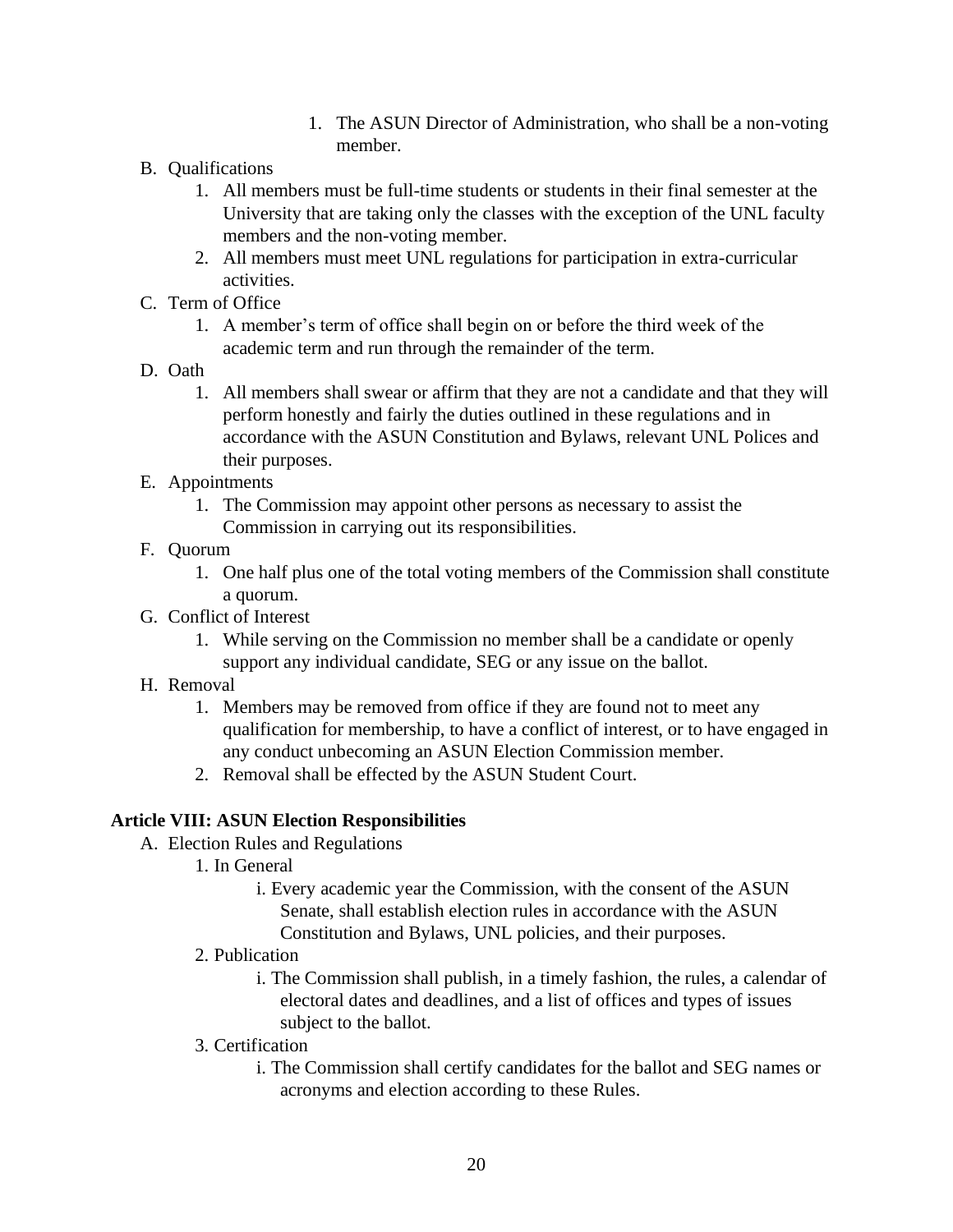#### B. Election Information

- 1. In General
	- i. The Commission shall make available in the ASUN Office the criteria required for eligibility to vote, to file for office, to be a candidate, and to be certified as elected.
- 2. Information Session
	- i. An information session shall be held concerning the ASUN election process for all executive candidates and other interested persons.
	- ii. The time and place of this information session will be announced in a timely fashion.
- 3. Debates
	- i. The Commission shall work with sponsoring organizations, SEGs, and candidates to facilitate debates.
- C. Enforcement
	- 1. In General
		- i. The Commission shall administer and enforce these rules in accordance with UNL policies.
	- 2. Jurisdiction
		- i. The Commission shall have primary and general jurisdiction to adjudicate disputes involving ASUN Elections and to impose sanctions for violations of these Rules.
		- ii. The Commission does not have jurisdiction to resolve alleged violations of UNL Discrimination and Harassment Policies.
	- 3. Hearing Procedures
		- i. Complaints
			- 1. An alleged violation of these Rules or of Policies within the Commission's jurisdiction may be brought to the attention of the Commission by any person, including one of the Commission's members, by filing a complaint.
			- 2. A complaint must be submitted via Form M on the ASUN website.
			- 3. A complaint may be filed no later than noon of the Monday following the date of an ASUN Election. In the event of a runoff a complaint may be filed up to noon of the Thursday following the date of an ASUN run-off election.
		- ii. Pre-Hearing Action
			- 1. Only the Commission or its authorized agents may act on complaints.
			- 2. The complaint process should not be used as a campaign weapon. The Commission encourages SEGs and candidates to work together to resolve disputes, avoid violations, and run an ethical campaign. An SEG or candidate who believes that there is an ongoing violation of these rules (e.g., tangible campaign materials are posted in improper locations or without the information required by these rules) must make a good faith effort to contact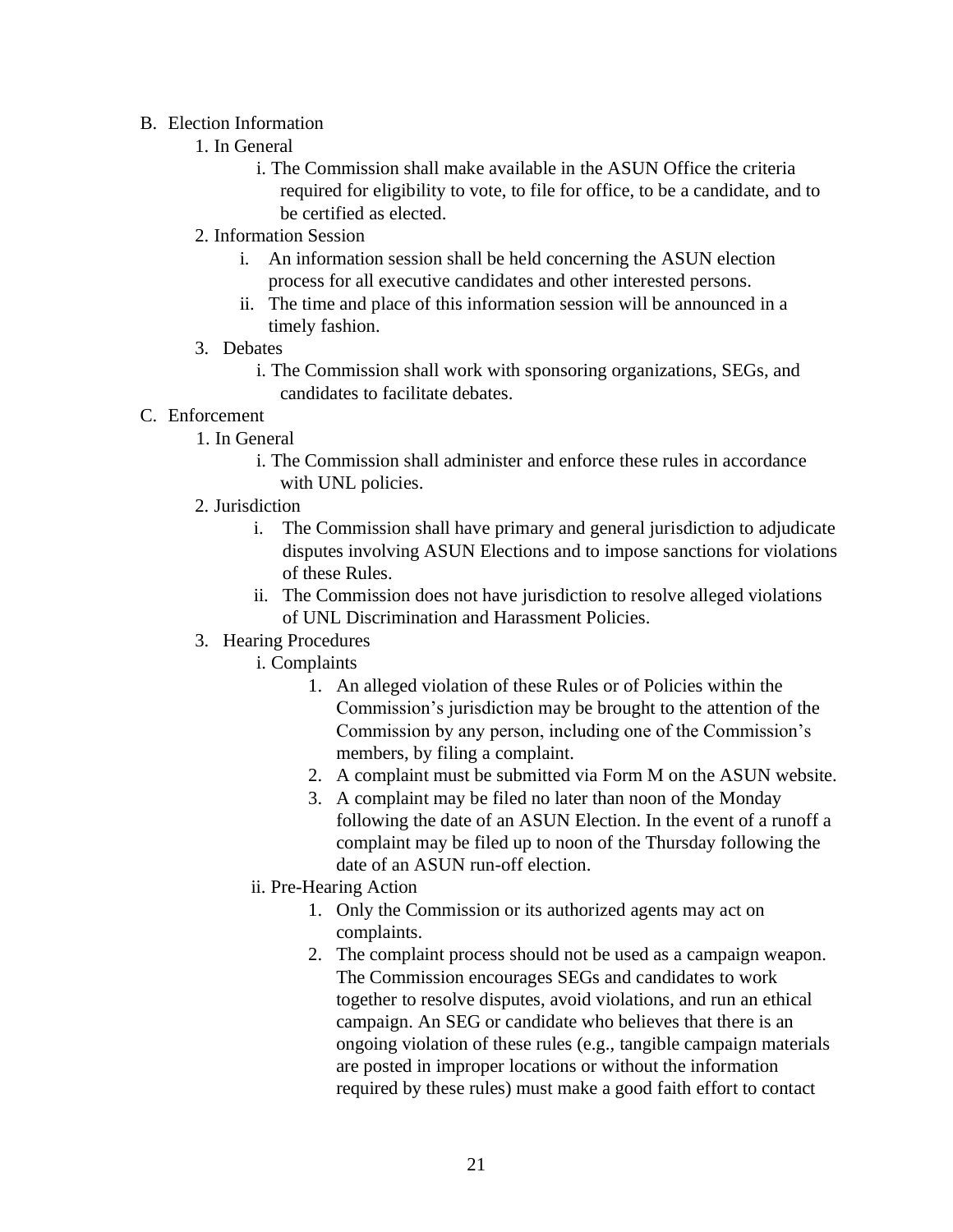the SEG or candidate allegedly responsible for violation and request that the SEG or candidate cease the violation. If the SEG or candidate cannot be contacted or refuses to cease the alleged violation, then the complaining SEG or candidate may file a complaint with the Commission. In its complaint, the SEG or candidate must describe the efforts it made to resolve the matter informally before filing its complaint.

#### iii. Hearing

- 1. The Commission shall schedule a hearing within five academic class days after any complaint has been filed.
- 2. Notification of Parties
	- a. The Commission shall notify any candidate or SEG involved in a complaint of the nature of the complaint no later than three hours before the scheduled hearing on the complaint.
	- b. The Commission shall notify any candidate or SEG by email to the email address on record for the candidate or SEG.
	- c. The Commission shall not be responsible for notifying any candidate or SEG whose email address is not on record.
	- d. Upon notification a candidate or SEG involved is entitled to a copy of the complaint.
- 3. Postponement
	- a. Upon notification the candidate or SEG against whom the complaint is filed may request a postponement of a hearing on the matter.
	- b. The Commission may grant a reasonable postponement if it finds to do so would serve the needs of fairness and the Commission's ability to rule on the matter.
- 4. Process
	- a. Complaints shall only be heard by a quorum of the Commission.
	- b. A judgment on the matter shall require a majority vote of those present.
	- c. The Commission shall hear from the party who filed the complaint and then from the party against whom the complaint was filed.

i. Each party shall have up to 10 minutes to present relevant evidence and to call upon interested parties to give evidence. Upon a party's request or at the Commission's discretion, this time limit may be extended by the Commission. ii. An interested party must have first-hand knowledge directly related to the alleged violation.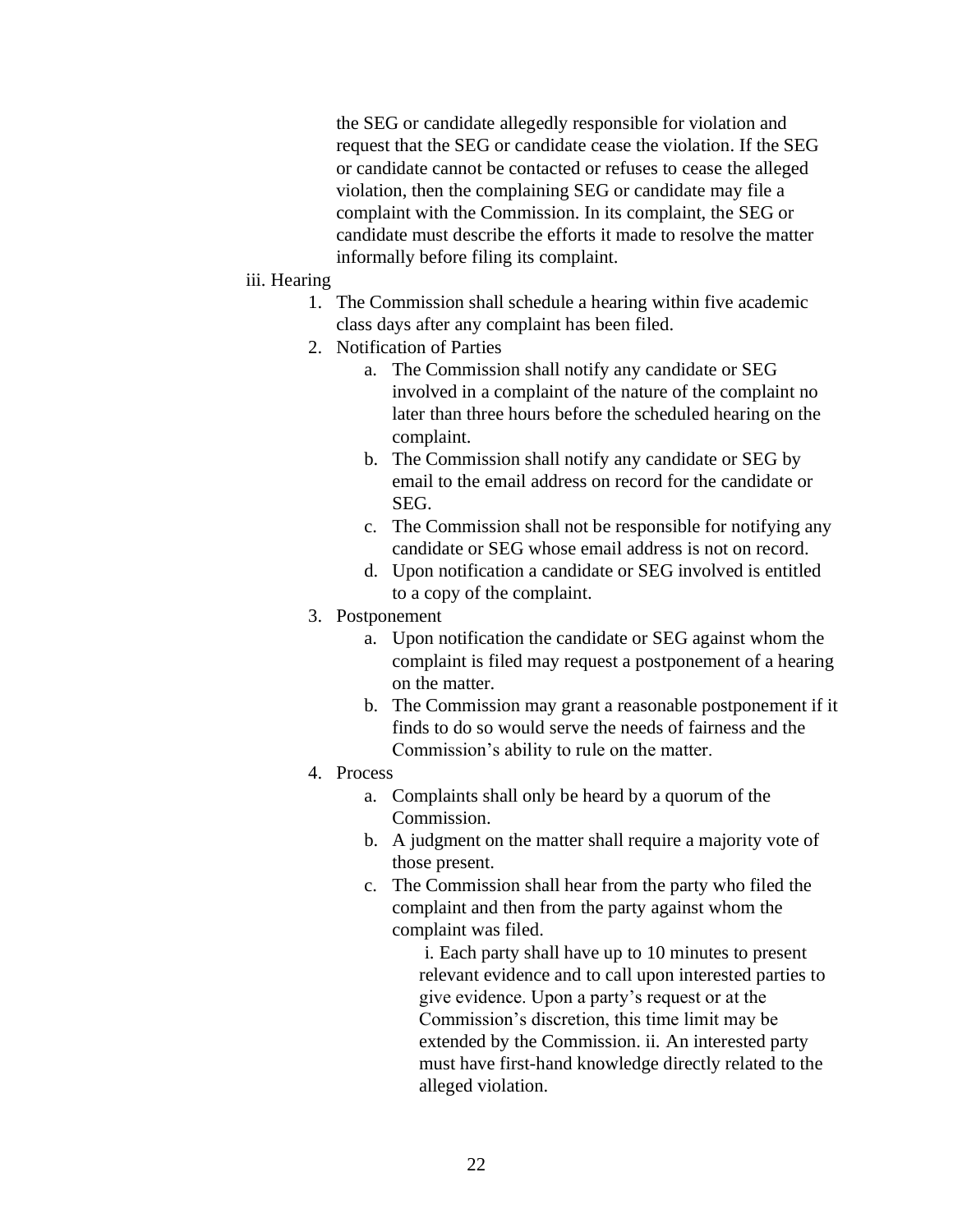- iii. Relevant evidence must be directly related to the alleged violation.
- d. Upon the Commission's judgment anything deemed a violation will be immediately enjoined.
- 5. Post Hearing Action
	- a. After a hearing and judgment on a complaint, the Commission shall prepare a written response on Form R indicating the Commission's decision and sanctions imposed.
	- b. Written decisions of the Commission shall be placed on file in the ASUN Office and shall be available to interested parties.
- iv. Sanctions and Penalties
	- 1. The Commission may establish and impose reasonable sanctions and penalties it deems appropriate for violations of the rules and policies within its jurisdiction.
	- 2. When the Commission determines a violation has occurred, it may impose sanctions and penalties on the violating SEG or candidate or individual candidate associated with an SEG.
	- 3. Sanctions and penalties may include but are not limited to:
		- a. Removal from ballot.
		- b. Restriction of campaign activities.
		- c. Not certifying an election.
		- d. Referral for prosecution in the ASUN Student Court.
		- e. Levying fines.
		- f. Recommendation to Vice-Chancellor for Student Affairs that UNL disciplinary procedures be considered and/or invoked against the offender(s)
- v. Appeal
	- 1. After the Commission has issued its written response any party who filed a complaint or a party against whom a complaint was filed may appeal a Commission judgment to the ASUN Student Court.
	- 2. All judgments of the Commission will remain in effect unless the ASUN Student Court or, in the case of a constitutional challenge, the University Judicial Appeals Court deem otherwise.
- D. The Student Court is responsible for providing a fair and impartial forum for students to challenge the actions of the Commission or other students when the students believe their rights have been infringed. To avoid the appearance of impropriety, any justice of the Student Court who has engaged in campaigning for or against a candidate, SEG, or ballot issue, should withdraw from the Court for any hearing and decision relevant to that candidate, SEG or ballot issue.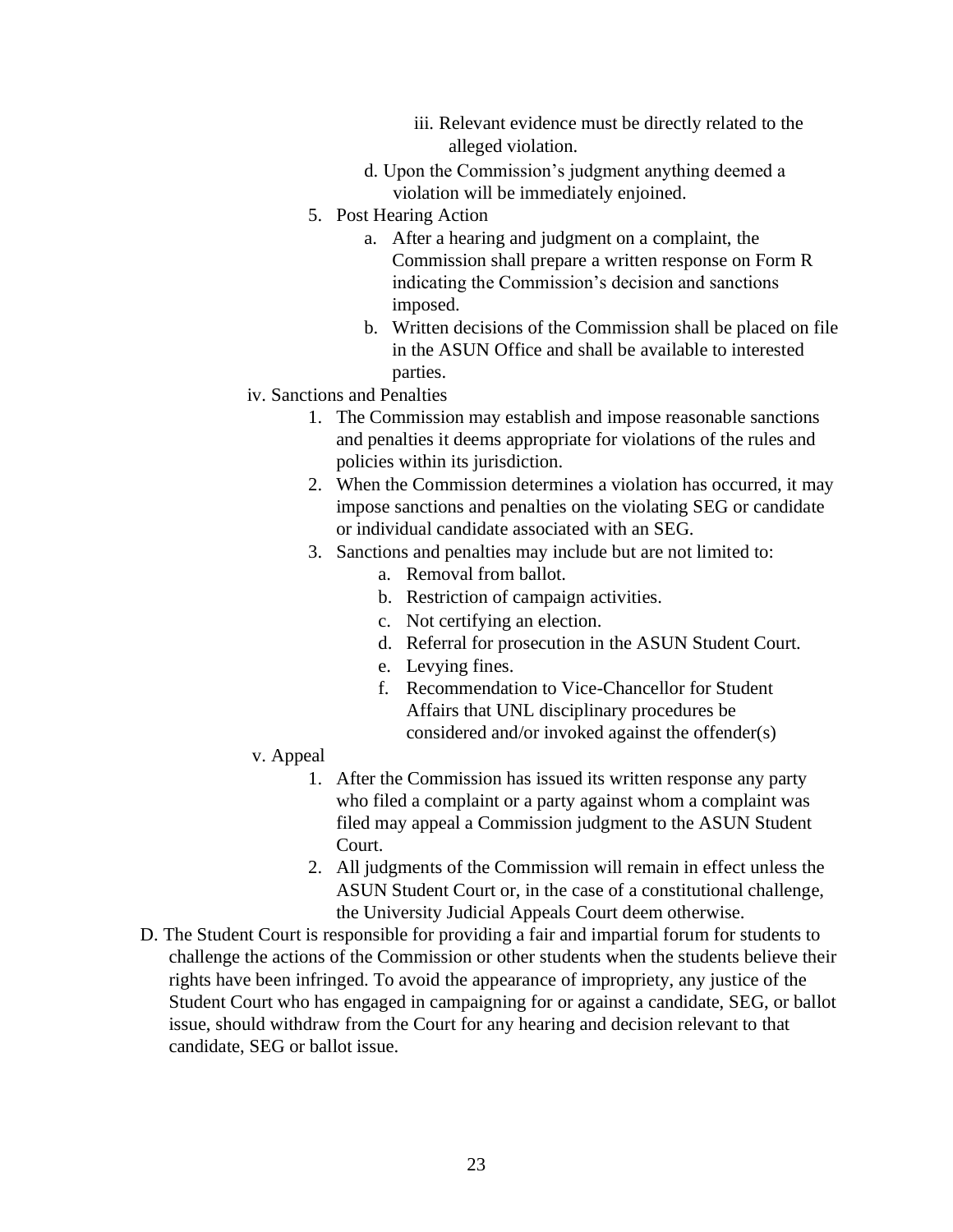#### <span id="page-23-0"></span>**Article IX: ASUN Election Process Responsibilities**

- A. Funding
	- 1. Funding for the execution of ASUN Elections shall be provided only by ASUN through the Commission.
- B. Execution of ASUN Elections
	- 1. Prior to an ASUN Election the Commission shall
		- i. Announce filing and election dates in a timely fashion.
		- ii. Determine on-line voting procedures, voting hours and announce these determinations at least one week before the ASUN Election.
			- iii. Publish a notice of election that includes the election  $day(s)$ , voting hours, information about how to access the ballot, and a statement that voters who will be unable to vote during the regular voting hours or using the regular methods should contact the Commission Director for accommodations to allow them to vote. The notice shall be published by posting it on the ASUN website and the ASUN Office window. It shall also be provided to the Daily Nebraskan.
			- iv. Prepare forms and receipts called for in these rules.
			- v. The Electoral Commission Director shall have responsibility for ensuring reasonable accommodations are made enabling students with disabilities and students who do not have internet access during the voting period to vote.
- C. ASUN Election day(s)
	- 1. The Commission shall arrange to have on-line voting open.
	- 2. On-line voting shall be open in accordance with the Commission's predetermined voting hours.
	- 3. The Commission shall tabulate the results of an ASUN Election after the voting hours have concluded.

i. At least three members of the Commission, one of them a faculty member, must be present at the printing of the results from the VoteNet secure website. ii. Each SEG, Independent Candidate, or Active Write-In Candidate may have one representative present as an observer of the tabulating of results. iii. Any University Program and Facilities Fees Fund A Organization may have one representative present as an observer of the tabulating of results. iv. Provisions shall be made to record accurately the votes of absentee voters and voters with disabilities, problematic ballots, and votes for write-in candidates.

- v. Votes cast for candidates who have withdrawn or been withdrawn from the election, but were not able to be removed from the ballot will not be counted for purposes of tabulating an ASUN Election.
- vi. Votes cast for any candidates who do not meet the qualifications for candidacy will not be counted for the purposes of tabulating an ASUN Election.
- vii. Validity of questionable ballots shall be determined by the Commission members present at the tabulating of the results.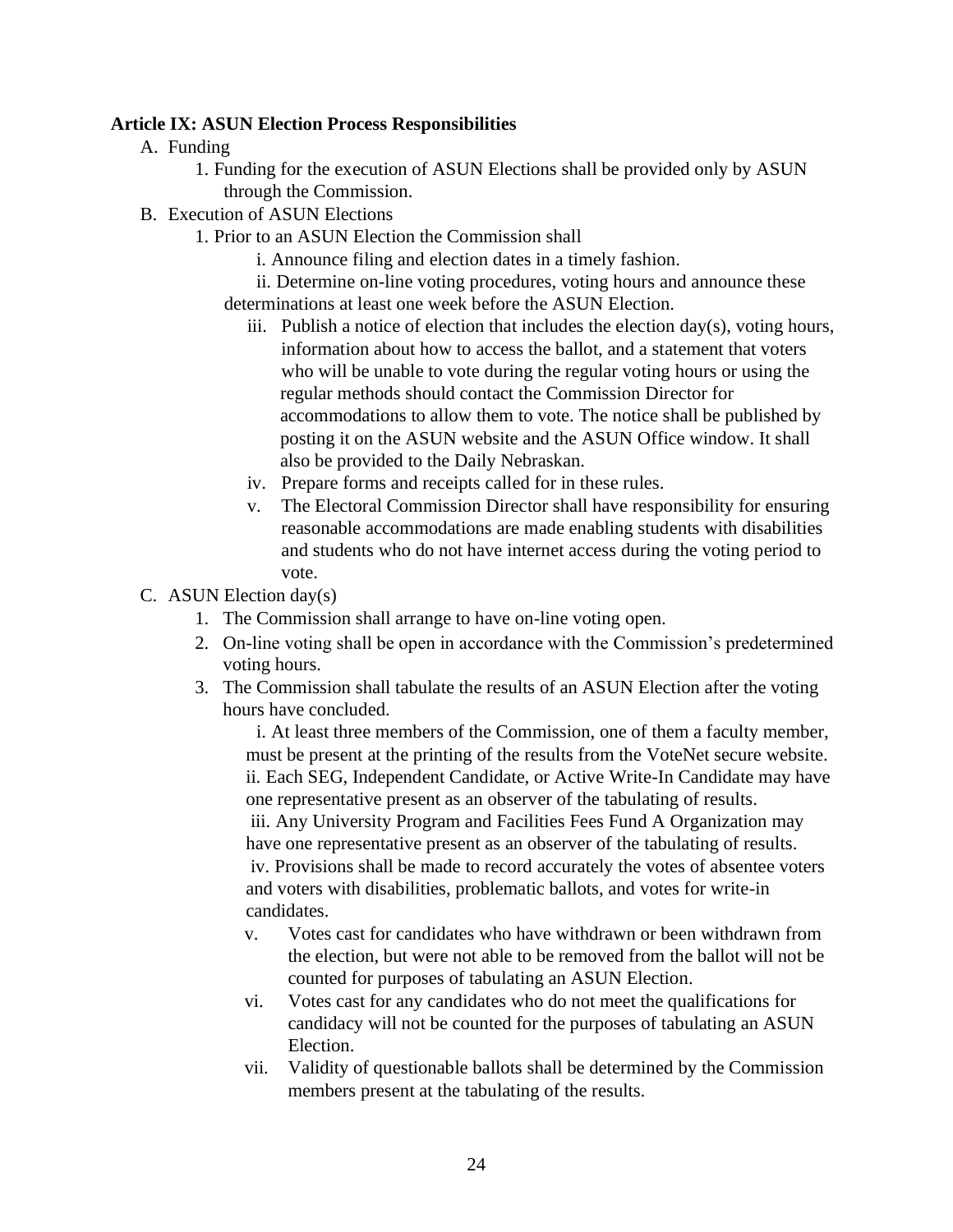- viii. Upon completion of the tabulating, the Commission shall see to the security of the ballots, tabulations, and computations as provided for in the ASUN constitution
- D. Upon Final Tally of the ASUN Election Results:
	- 1. The Electoral Commission Director shall inform the Executive Candidates and the Daily Nebraskan of the preliminary results of the election for the Executive offices.
	- 2. The Commission shall announce the number of votes cast for each candidate and shall be prepared to issue a break-down by college, on request, of total votes cast for President and Internal Vice-President, External Vice President, Senate candidates, CFA candidates, Technology Fee Committee, Green Fund Selections Committee, Graduate Student Assembly, and ASUN constitutional amendments, referenda and surveys.
	- 3. After deciding all timely election complaints, examining and accepting the final financial reports of candidates and SEGs (including those it must solicit from inactive write-in candidates), the Commission shall certify the election results by a majority vote of a Commission quorum.
	- 4. The Commission shall transmit that certification to the President of ASUN, the news media, the Chancellor of UNL, and the college deans. The Commission shall forward to the Corporate Secretary of the Board of Regents certification of the election of the UNL Student Regent.

#### <span id="page-24-0"></span>**Article X: Electoral Commission's Other Responsibilities**

- A. Reapportionment
	- 1. If necessary, complete and announce any reapportionment of the student electorate by November 1 of every academic year.
- B. Preparation for Student Elections
	- 1. Conduct any preparations for student elections as required by these Rules.
- C. Suggestions and Questions
	- 1. Prepare and provide forms for suggestions and questions (Form M).
	- 2. Consider suggestions and questions from interested parties regarding student elections and electoral commission rules and regulations.
	- 3. Retain a publicly accessible file in the ASUN Student Government Office of all suggestions, questions and Commission responses to suggestions and questions.

## **Appendix I: Applicable SEG Names**

<span id="page-24-1"></span>The Following SEG Names or Acronyms are NOT applicable to the 2020-2021 ASUN Elections.

2021: Revitalize

2020: Envision, Progress

2019: Engage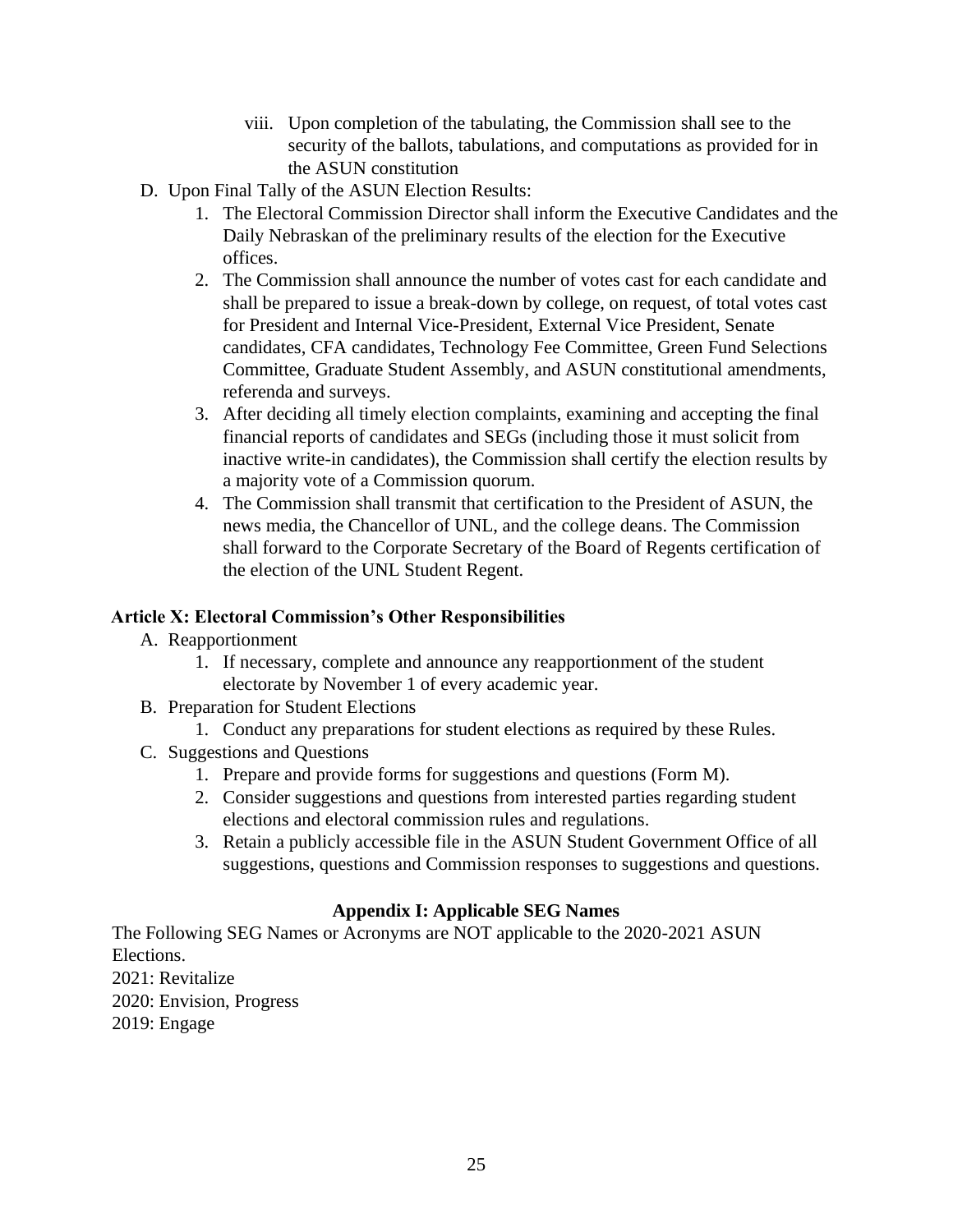# **Appendix II: General Election Calendar**

<span id="page-25-0"></span>

| <b>March 2022 General Election Calendar</b> |                                                                                                                                                                                                                                                     |
|---------------------------------------------|-----------------------------------------------------------------------------------------------------------------------------------------------------------------------------------------------------------------------------------------------------|
| <b>Dates</b>                                | <b>Events/Activities</b>                                                                                                                                                                                                                            |
| Mon., Nov. $1$                              | Reapportion announcement due.                                                                                                                                                                                                                       |
| Mon., Dec. $6$                              | Informational Office Hours for Individuals Interested in ASUN Election<br>Process                                                                                                                                                                   |
| Fri., Jan. 21                               | By 12 noon, SEGs must submit the Rights to Previous SEG Name (Form<br>Z) if seeking to use a name listed in Appendix I.                                                                                                                             |
| Mon., Feb. 7                                | Visible campaigning for candidates or slates is permitted if they have filed<br>a preliminary filing form. Article III, Section $A(1)$ of these rules provides<br>that visible campaigning can begin on the third Monday of the spring<br>semester. |
| Fri., Feb. 11                               | By 12 noon, filing deadline for SEGs. SEGs must file a Statement of SEG<br>Formation (Form C) and an SEG Candidates Worksheet (Form D) as                                                                                                           |

|               | outlined in the Commission Rules. Form D does not have to be submitted<br>at the same time as Form C. Many SEGs elect to submit Form C much<br>earlier in order to enjoy the rights and privileges of an SEG.                           |
|---------------|-----------------------------------------------------------------------------------------------------------------------------------------------------------------------------------------------------------------------------------------|
| Fri., Feb. 11 | By 12 noon, preliminary filing form for all candidates due. Candidates who<br>wish to run for any office may submit the preliminary filing form on the<br>ASUN website. An automatic email will be sent as a receipt upon filing.       |
| Fri., Feb. 11 | Required election briefing for all SEG leaders, independent candidates, and<br>candidates for President, Internal Vice President, External Vice President,<br>GSA President, and GSA Executive Vice President at 5 pm. Location<br>TBA. |
| Fri., Feb. 11 | By 5 p.m. Preliminary Financial Report due. (Form F)                                                                                                                                                                                    |
| Sat., Feb. 12 | By 8 a.m., online signature collection portal (Form B) will open for all<br>candidates to begin collecting required number of signatures of support.                                                                                    |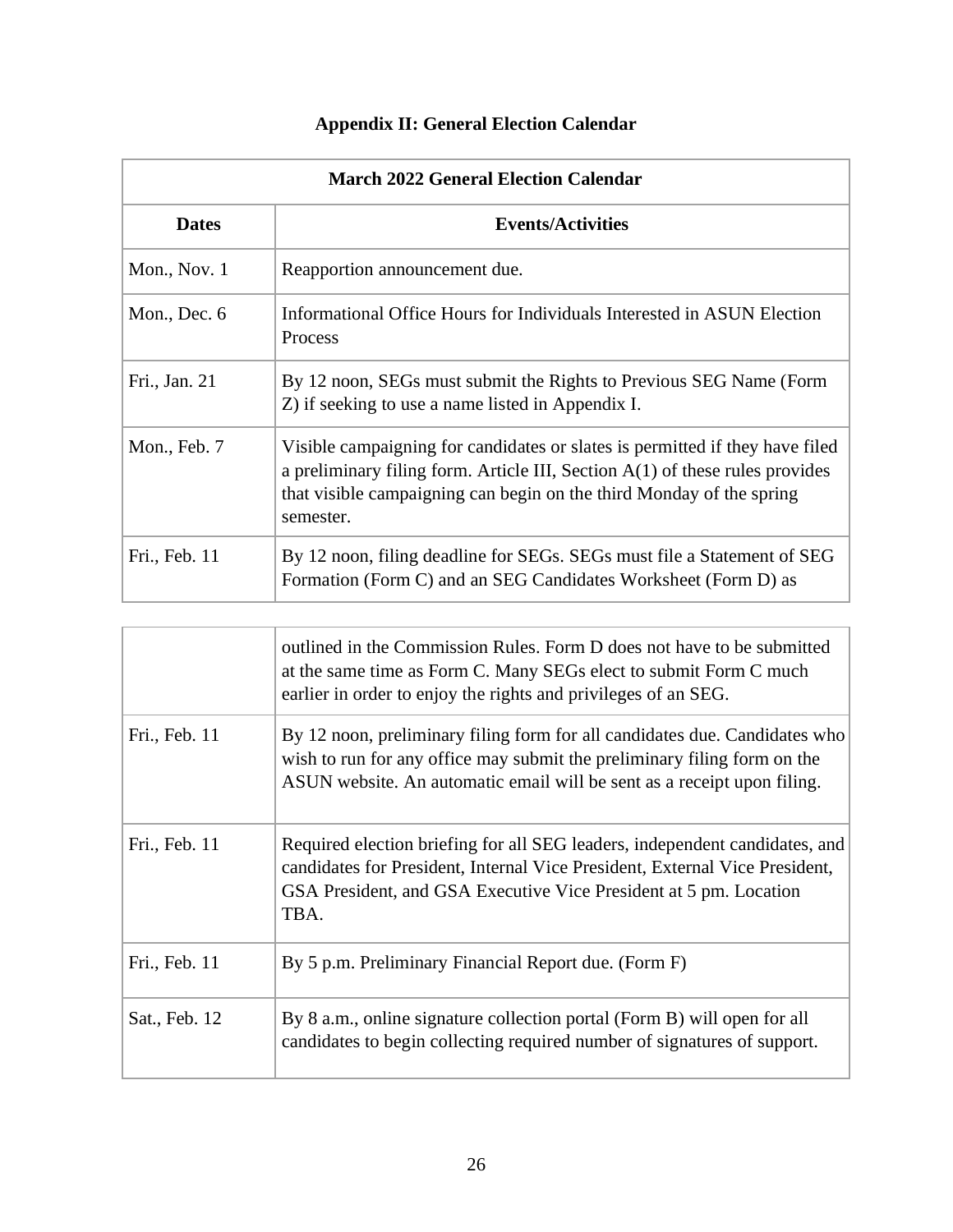| Mon., Feb. 14   | By 6 p.m., preliminary candidates will be posted on the ASUN Office<br>window                                                                                                           |
|-----------------|-----------------------------------------------------------------------------------------------------------------------------------------------------------------------------------------|
| Mon., Feb. 14   | Announcement of elections                                                                                                                                                               |
| Mon., Feb. 21   | Deadline for candidates to remove their names from the ballot                                                                                                                           |
| Tue., Feb. 15   | Form K must be filed by noon with the ASUN Director of Administration                                                                                                                   |
| Fri., Feb. 25   | By 5 p.m., all candidates must have collected requisite number of<br>signatures via the online portal in order to appear on the ballot.                                                 |
| Fri., Feb. 25   | By 5 p.m., First Interim Financial Report due. (Form F)                                                                                                                                 |
| Fri., Feb. 25   | Senate approval or signed petition of language for surveys.                                                                                                                             |
| Tue., Mar. 1    | General Election; polls open at 8 a.m. By 5 p.m., any voter with a disability<br>who wishes to vote must notify the ASUN Student Government Office of<br>his or her need for assistance |
| Tue., Mar. 1    | By 4 p.m. Form W must be received if running an active write-in<br>campaign.                                                                                                            |
| Wed., Mar. 2    | General Election; polls close at 8 p.m.                                                                                                                                                 |
| Fri., Mar. 4    | By noon any request for a recount must be filed.                                                                                                                                        |
| Fri. Mar. 4     | By 10 p.m. all campaign posters must be down, except those relevant to<br>runoff.                                                                                                       |
| Mon., Mar. 7    | By noon, all complaints relevant to the General Election must be filed with<br>the Commission on Form M                                                                                 |
| Mon., Mar. 7    | By 5 p.m. General Election Final Financial Report (Form F) due.                                                                                                                         |
| Tues., Mar. 8   | Runoff election (if needed): all applicable rules for the general election<br>apply to a runoff.                                                                                        |
| Thurs., Mar. 10 | By 10 p.m. all runoff campaign posters must be down.                                                                                                                                    |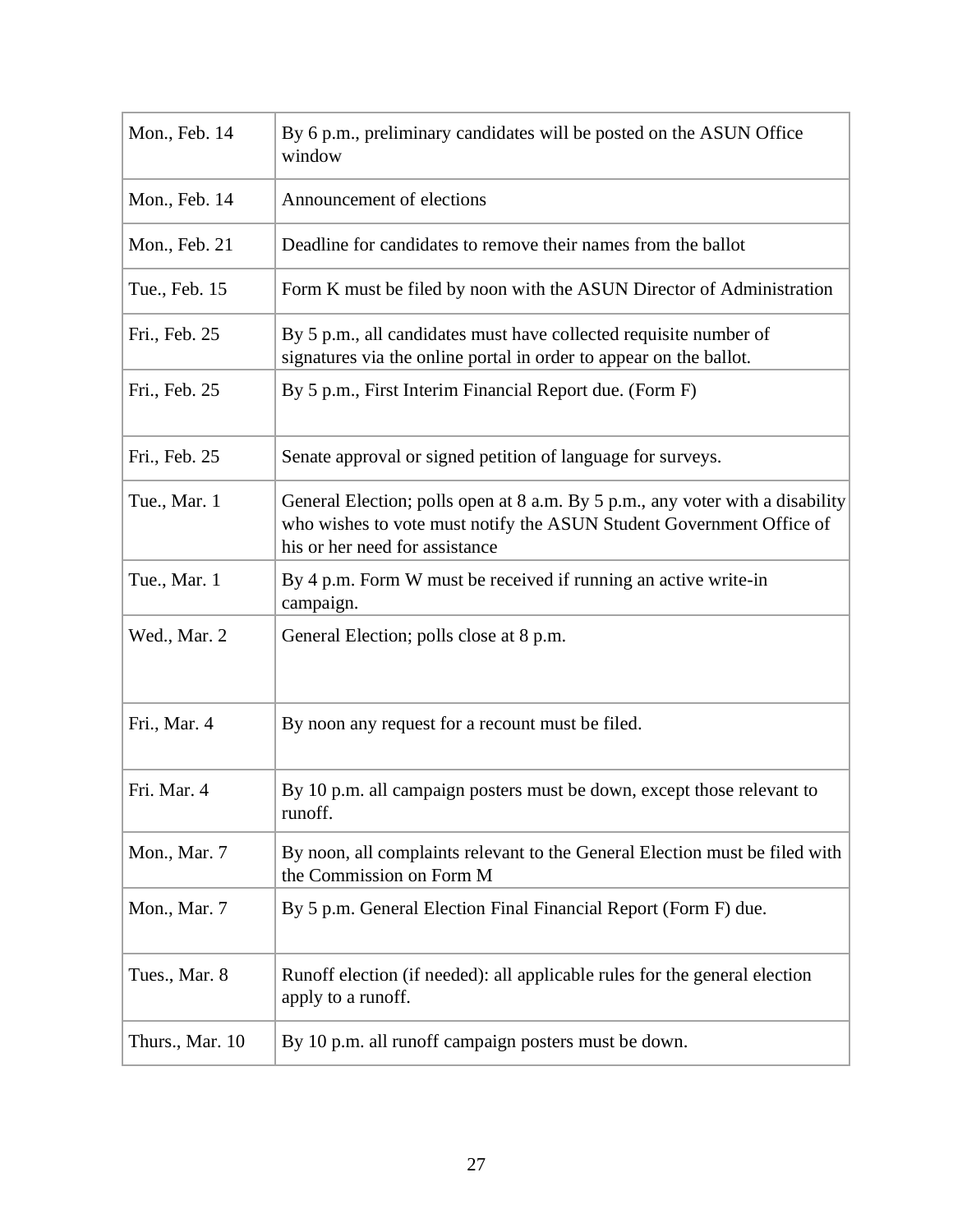| Thurs., Mar. 10                              | By noon, all complaints relevant to the runoff election must be filed with<br>the Commission on Form M. |
|----------------------------------------------|---------------------------------------------------------------------------------------------------------|
| Thurs., Mar. 10                              | By 5 p.m. Final Run-off Financial Statement Report (Form F) due.                                        |
| Dates for Debates<br>are to be<br>announced. |                                                                                                         |

## **Appendix III: Electoral Commission Forms**

<span id="page-27-0"></span>Listed below are the forms that have been developed by the Commission to make possible an orderly election. Forms should be filed as necessary for individual candidates and/or SEGs. All forms will be available either in the ASUN Student Government Office, 136 Nebraska Union, or on the ASUN website after date rules are approved  $+1$  week. Oaths on the filing forms will be binding on all candidates. Further explanation of the information contained in the following table can be found in the Electoral Commission Rules. The following is only a guide.

| <b>Electoral Commission Forms</b>                                       |                                                                                                                                                                                                                                                                                                                                        |  |
|-------------------------------------------------------------------------|----------------------------------------------------------------------------------------------------------------------------------------------------------------------------------------------------------------------------------------------------------------------------------------------------------------------------------------|--|
| Form A<br><b>Preliminary Filing</b><br>Form                             | To be filed by all candidates. Filing deadline: noon, Fri., February 11,<br>2022.                                                                                                                                                                                                                                                      |  |
| Form B                                                                  | All preliminary candidates will be listed on Form B, where eligible<br>voters may sign their support. The requisite number of eligible voter<br>signatures must be collected by 5 p.m., Fri. February 25, 2022                                                                                                                         |  |
| Form C<br><b>Statement of SEG</b><br>Formation                          | To be filed by all SEGs in order to exist. Filing deadline: noon, Fri.,<br>February 11, 2022.                                                                                                                                                                                                                                          |  |
| Form D<br><b>SEG Candidates</b><br>Worksheet                            | To be filed by all SEGs to identify their candidates that should be<br>submitting filing forms. Filing deadline: noon, Fri., February 11, 2022.                                                                                                                                                                                        |  |
| Form F<br>SEG or<br>Independent<br>Candidate<br><b>Financial Report</b> | To be filed by each SEG or Independent Candidate listing and<br>verifying all revenue and expenditures. Preliminary Report due 5 p.m.,<br>Fri., February 11, 2022. First Interim Report due 5 p.m. Fri., February<br>25, 2022. Final Report due 5 p.m., Mon., March 7, 2022. Post Run-off<br>Report due 5 p.m. Thurs., March 10, 2022. |  |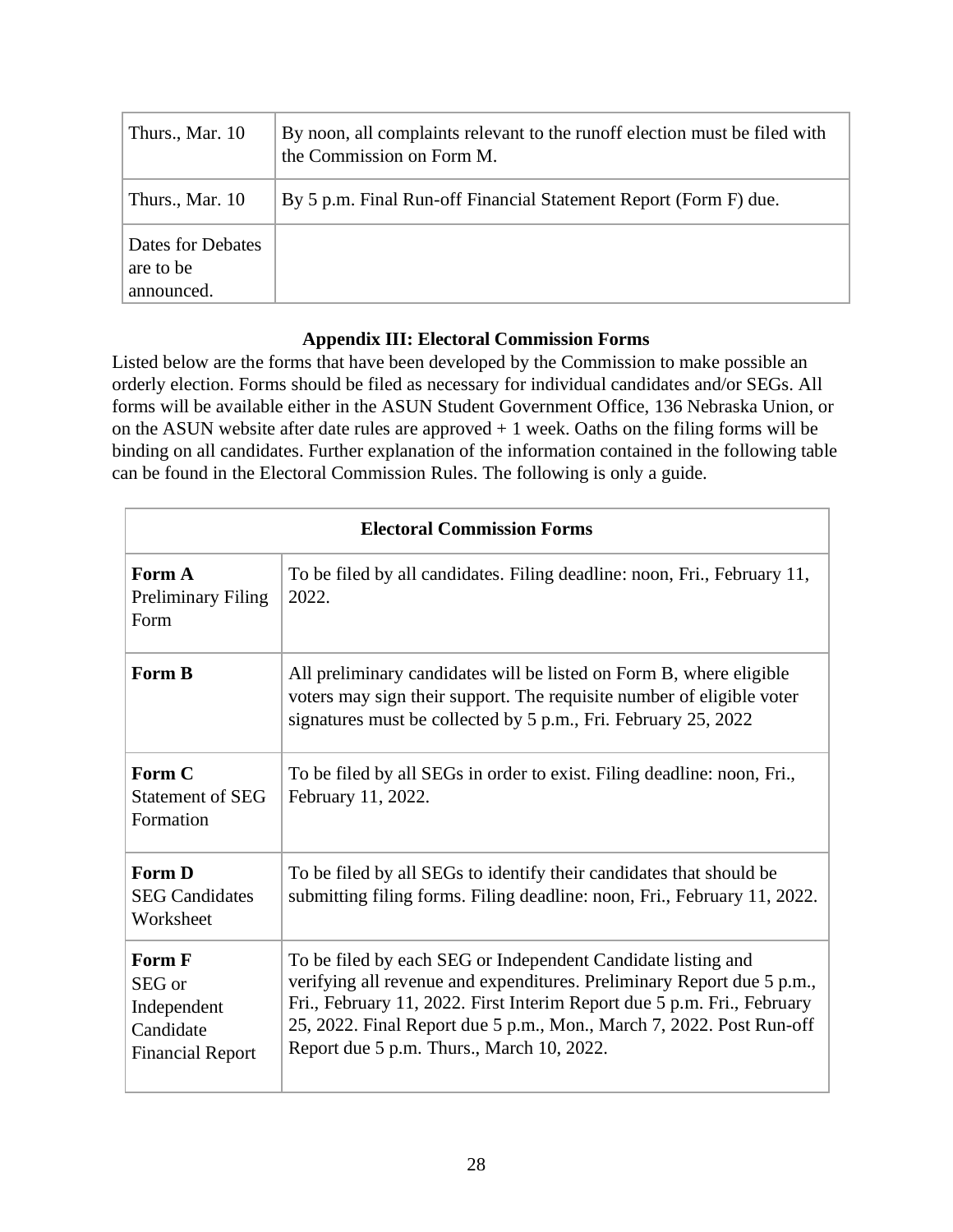| Form K<br>Referendum and<br>Survey                     | To be filed by groups sponsoring the referendum or survey.<br>Filing deadline for surveys: noon, Tue., February 15, 2022.<br>Filing deadline for referenda: See ASUN Constitution                                                                                                                                  |
|--------------------------------------------------------|--------------------------------------------------------------------------------------------------------------------------------------------------------------------------------------------------------------------------------------------------------------------------------------------------------------------|
| Form M Message                                         | To be filed by anyone with a comment, suggestion, complaint, or<br>question pertaining to the election process. Complaints should be filed<br>immediately but in any event no later than noon Mon., March 7, 2022<br>for the General Election, or noon Thursday, March 10, 2022 for the<br><b>Runoff Election.</b> |
| Form P<br>Personal<br><b>Information Form</b>          | To be filed by anyone elected to an office as an inactive write-in.<br>Filing deadline: 48 hours after notification of election.                                                                                                                                                                                   |
| Form U<br>Contribution                                 | To be filled out by students making monetary contribution to a<br>candidate or SEG, so that the contribution can qualify for matching<br>funds. Candidates/SEGs will collect Form U from their contributors<br>and provide copies in their financial reports.                                                      |
| Form W<br>Write-In Filing<br>Form                      | To be filled out by a candidate running an active write-in<br>campaign. Filing deadline: 4 p.m., Tue. March 1, 2022                                                                                                                                                                                                |
| Form Z<br><b>Rights to Previous</b><br><b>SEG Name</b> | To be filed by all SEGs seeking to use names used within the previous<br>three elections. Filing deadline: noon, Fri., January 21, 2022.                                                                                                                                                                           |

#### **Appendix IV: Glossary**

- <span id="page-28-0"></span>1. "Active Write-in Candidate" shall mean a person who is engaging in the purposeful solicitation of write-in votes in order to be elected to an ASUN position.
- 2. "ASUN Election" shall include the elections for membership in ASUN, special elections to amend the ASUN constitution, and other elections that may be mandated by a vote of the ASUN Senate.
- 3. "Campaigning" or "To Campaign" shall mean directly or indirectly to recruit, solicit, induce, or influence a student's vote in an ASUN Election, on the candidate's own behalf or on behalf or in conjunction with any SEG, Candidate, Independent Candidate, or Write-In Candidate, using means of oral or written communication.
- 4. "Committee for Fee Allocation Residence Area" shall mean residence halls, Greek houses, and off-campus.
- 5. "Dining Areas" includes Abel Dining Center, Cather Dining Center; East Campus Dining Center; Harper Dining Center; Selleck Dining Center; all Husker Heroes locations; and all Herbie's Market locations.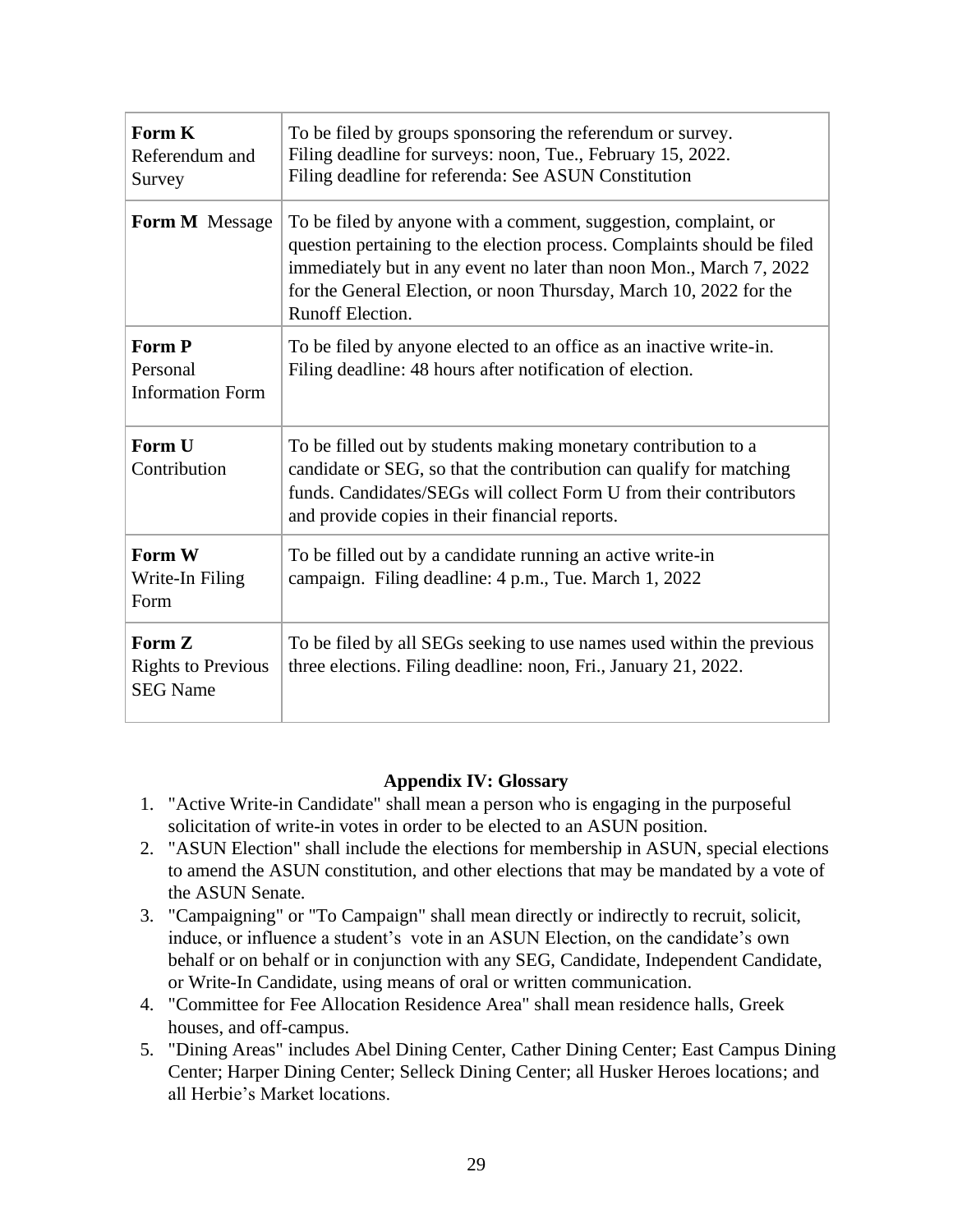- 6. "Door-to-Door" shall be defined going from one residence hall door to another residence hall door.
- 7. "Electronic Campaign Material" shall mean material that is in electronic, digital, or recorded form, including but not limited to emails, file attachments, webpages, blogs, social media, and audio or visual recordings.
- 8. "Filing Form" shall mean the relevant forms in Appendix III that correspond to the position a candidate intends to run for.
- 9. "In Residence" shall mean enrollment in UNL Courses that are on the UNL Campus.
- 10. "Inactive Write-in Candidate" shall mean a person who is not engaged in the purposeful solicitation of write-in votes in order to be elected to an ASUN position.
- 11. "Independent Candidate" shall mean a candidate running for an ASUN position without an SEG affiliation.
- 12. "Mailbox Stuffing" shall mean tangible campaign materials constructed from paper that will be placed in a residence hall resident's mailbox.
- 13. "Polling site" is a physical location voting location designated by the Electoral Commission.
- 14. "Primary college/division/program" shall mean the first college/division/program listed in the time sequence of the student's current degree as determined by UNL Registration and Records.
- 15. "Regularly enrolled" shall mean registered for at least one course in a UNL Program or on the UNL Campus conducted by UNL or by one of the major administrative units of the University of Nebraska.
- 16. "Residence Halls" includes Abel; Eastside Suites; Harper; Husker; Kauffman; Knoll; Love; Massengale; Sandoz; Schramm; Selleck; Smith; The Courtyards; The Village; and University Suites.
- 17. "Student in Good Standing" shall mean a minimum 2.0 cumulative Grade Point Average and not currently on academic or disciplinary probation as determined by each college or major administrative unit
- 18. "Tangible Campaign Material" shall mean something that has a physical form that is used to campaign.
- 19. "University Affiliated Listserv" shall mean any UNL institutional, academic, Greekhouse, registered student organization listserv, or any other listserv affiliated with an association or group primarily composed of UNL students, faculty, or staff.
- 20. "UNL Policies" means rules, regulations, or policies that are published on the UNL website and that regulate (1) computer use (https://www.unl.edu/ucomm/compuse/), (2) the use of the Nebraska Unions [https://unions.unl.edu/nebraska-unions], (3) activities on or the use of UNL property, [https://fmo.unl.edu/policies], and (4) signs, posters, or conduct in University Housing [https://housing.unl.edu/ and [https://housing.unl.edu/contracts/pdf/community\_living\_guide.20.pdf.]
- 21. "Valid Signature" shall mean the full printed name, full signature, and NU Identification Number of a currently enrolled student who is eligible to vote for the candidate.
- 22. "Verbal Campaigning" shall mean campaigning that utilizes oral communication including the use of sign language.